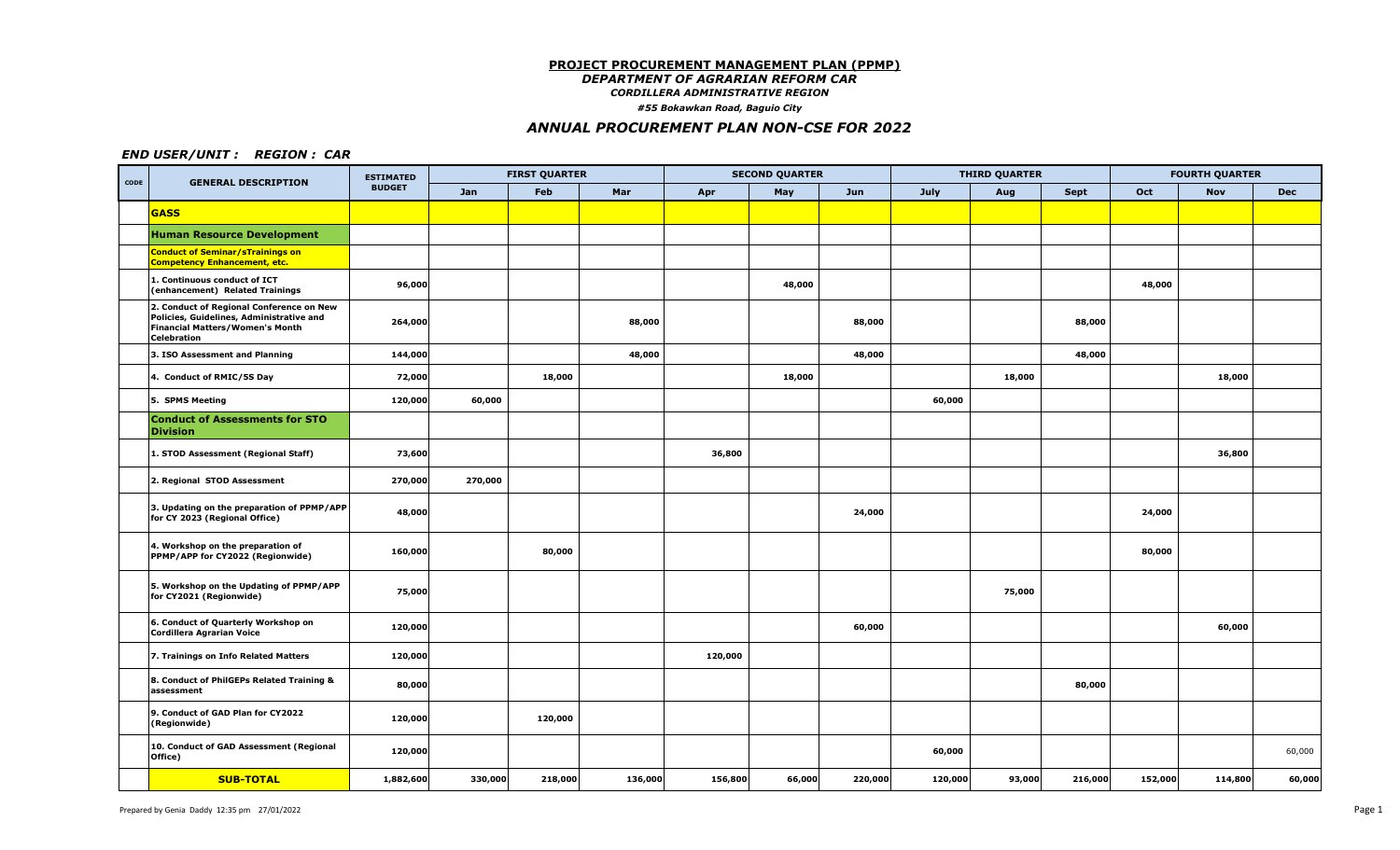| CODE | <b>GENERAL DESCRIPTION</b>                                                                                                                                                       | <b>ESTIMATED</b> |        | <b>FIRST QUARTER</b> |         |         | <b>SECOND QUARTER</b> |         |             | <b>THIRD QUARTER</b> |             |         | <b>FOURTH QUARTER</b> |            |
|------|----------------------------------------------------------------------------------------------------------------------------------------------------------------------------------|------------------|--------|----------------------|---------|---------|-----------------------|---------|-------------|----------------------|-------------|---------|-----------------------|------------|
|      |                                                                                                                                                                                  | <b>BUDGET</b>    | Jan    | Feb                  | Mar     | Apr     | May                   | Jun     | <b>July</b> | Aug                  | <b>Sept</b> | Oct     | <b>Nov</b>            | <b>Dec</b> |
|      | <b>Conduct of Conference and Meetings for</b><br><b>STOD Division</b>                                                                                                            |                  |        |                      |         |         |                       |         |             |                      |             |         |                       |            |
|      | 1. Mancom/Execom Meetings                                                                                                                                                        | 60,600           | 16,200 |                      |         | 16,200  |                       |         | 16,200      |                      |             | 12,000  |                       |            |
|      | 2. FDU Meeting                                                                                                                                                                   | 60,000           |        | 20,000               |         |         | 20,000                |         |             | 20,000               |             |         |                       |            |
|      | 3. STOD Sector Meetings                                                                                                                                                          | 60,000           |        |                      | 20,000  |         |                       |         | 20,000      |                      |             |         |                       | 20,000     |
|      | 4. Audit Exit Conference                                                                                                                                                         | 12,000           |        |                      | 12,000  |         |                       |         |             |                      |             |         |                       |            |
|      | 5. BAC/TWG Meeting/Procurement<br>Assessment                                                                                                                                     | 44,800           |        |                      | 11,200  |         |                       | 11,200  |             |                      | 11,200      |         | 11,200                |            |
|      | 6. Record Management Information<br><b>Committee (RMIC) Meeting</b>                                                                                                              | 48,000           | 24,000 |                      |         |         |                       |         | 24,000      |                      |             |         |                       |            |
|      | 7. HRD Meetings (Trainings & Personnel<br><b>Matters and Deliberation)</b>                                                                                                       | 57,600           |        |                      | 19,200  |         |                       |         | 19,200      |                      | 19,200      |         |                       |            |
|      | 8. Conduct of Personnel Performance<br><b>Evaluation Sessions</b>                                                                                                                | 80,000           | 40,000 |                      |         |         |                       |         | 40,000      |                      |             |         |                       |            |
|      | 9. Conduct of STO Related Meetings with<br>other sectors                                                                                                                         | 80,000           |        |                      |         | 40,000  |                       |         |             |                      |             | 40,000  |                       |            |
|      | <b>SUB-TOTAL</b>                                                                                                                                                                 | 503,000          | 80,200 | 20,000               | 62,400  | 56,200  | 20,000                | 11,200  | 119,400     | 20,000               | 30,400      | 52,000  | 11,200                | 20,000     |
|      | Attendance to Seminars/Orientation<br><b>Sessions on New Policies, Guidelines,</b><br><b>Administrative Orders, Financial Matters and</b><br>other Skills Enhancement Activities |                  |        |                      |         |         |                       |         |             |                      |             |         |                       |            |
|      | Conducted by DARCO and Other<br><b>Agencies/Insitutions</b>                                                                                                                      |                  |        |                      |         |         |                       |         |             |                      |             |         |                       |            |
|      | 1. Attendance to CSI/AGIA Trainings                                                                                                                                              | 8,000            |        |                      |         |         |                       |         |             |                      |             |         | 8,000                 |            |
|      | 2. Attendance to Records Management<br><b>Training</b>                                                                                                                           | 63,750           |        |                      |         | 63,750  |                       |         |             |                      |             |         |                       |            |
|      | 3. Attendance to Information Officers<br><b>Training/Conference</b>                                                                                                              | 24,000           |        |                      |         |         | 24,000                |         |             |                      |             |         |                       |            |
|      | 4. Attendance to HRD Training Related<br>Conference                                                                                                                              | 12,000           |        |                      |         |         |                       |         |             | 12,000               |             |         |                       |            |
|      | 5. Attendance to other related Conferences<br>and Seminars                                                                                                                       | 14,000           |        |                      |         | 14,000  |                       |         |             |                      |             |         |                       |            |
|      | <b>Attendance to Seminars/Trainings on</b><br><b>Human Resource Development</b>                                                                                                  |                  |        |                      |         |         |                       |         |             |                      |             |         |                       |            |
|      | 1. Attendance to Supervisory Trainings                                                                                                                                           | 78,000           | 39,000 |                      |         |         |                       |         |             |                      |             | 39,000  |                       |            |
|      | 2. Attendance to ICT/Function Related<br>Trainings (SG 11 and above)                                                                                                             | 144,000          |        |                      | 72,000  |         |                       |         |             |                      |             | 72,000  |                       |            |
|      | 3. Attendance to ICT/Function Related<br>Trainings (SG 10 and below)                                                                                                             | 144,000          |        | 72,000               |         |         |                       |         |             |                      |             | 72,000  |                       |            |
|      | 4. Attendance to TESDA related Trainings                                                                                                                                         | 14,000           |        |                      |         |         |                       | 14,000  |             |                      |             |         |                       |            |
|      | 5. Attendance to Behavioral Support<br><b>Training</b>                                                                                                                           | 94,650           |        |                      |         |         | 94,650                |         |             |                      |             |         |                       |            |
|      | <b>SUB-TOTAL</b>                                                                                                                                                                 | 596,400          | 39,000 | 72,000               | 72,000  | 77,750  | 118,650               | 14,000  | $\sim$      | 12,000               | $\sim$      | 183,000 | 8,000                 | $\sim$     |
|      |                                                                                                                                                                                  |                  |        |                      |         |         |                       |         |             |                      |             |         |                       |            |
|      | <b>Planning and Monitoring</b>                                                                                                                                                   |                  |        |                      |         |         |                       |         |             |                      |             |         |                       |            |
|      | 1. Conduct of Quarterly Data Preparation<br>and Encoding in Office 365                                                                                                           | 486,000 128,000  |        |                      | 116,000 |         |                       | 126,000 |             |                      | 116,000     |         |                       |            |
|      | 2. Conduct of Quarterly Regional Planning<br>Session                                                                                                                             | 478,000          |        | 162,000              |         |         |                       |         | 162,000     |                      |             | 154,000 |                       |            |
|      | 3. National Assessment - Year end 2021                                                                                                                                           | 286,000 132,000  |        |                      |         | 154,000 |                       |         |             |                      |             |         |                       |            |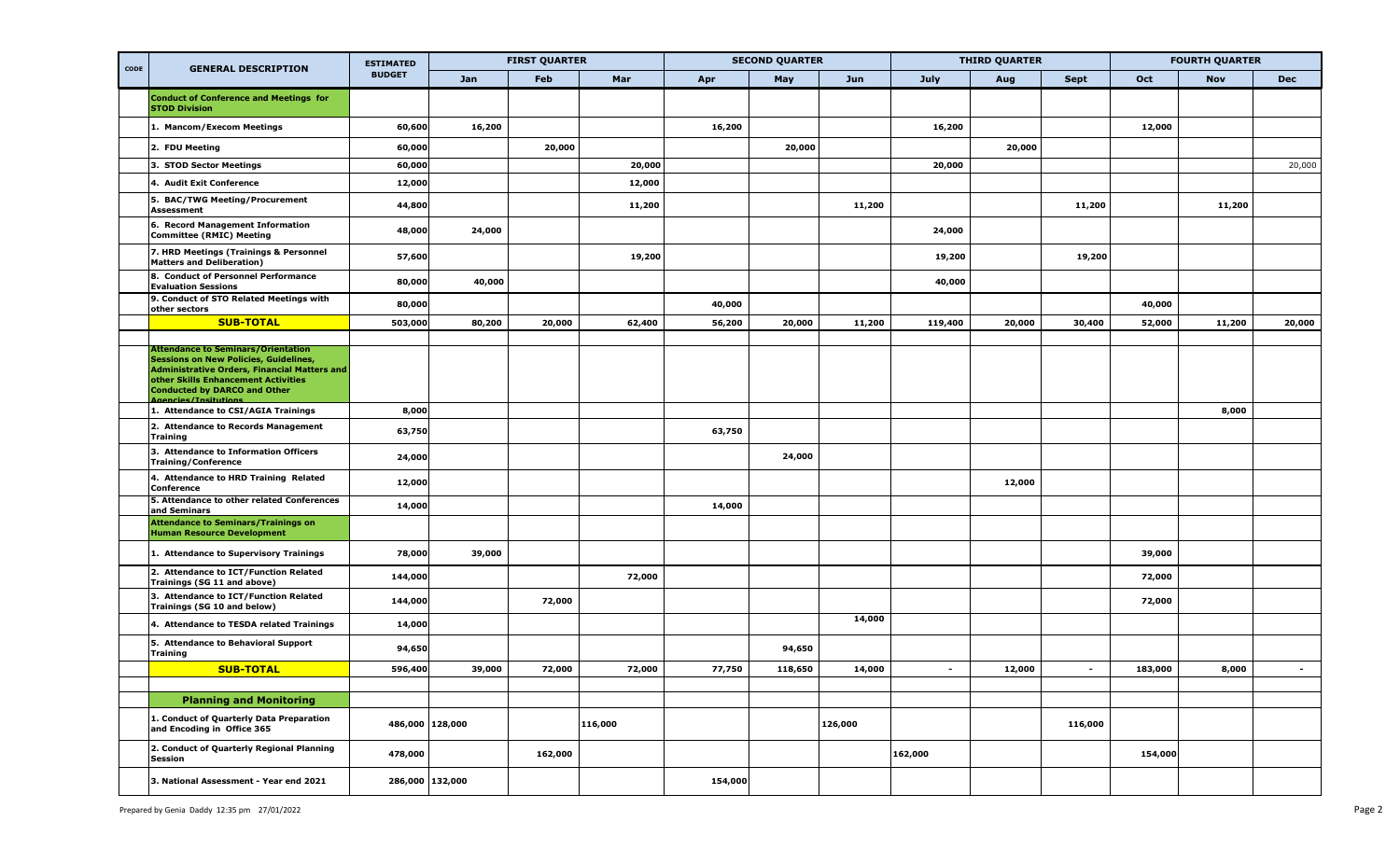|      |                                                                                        | <b>ESTIMATED</b> |           | <b>FIRST QUARTER</b> |         | <b>SECOND QUARTER</b> |         |         |         | <b>THIRD QUARTER</b> |             |         | <b>FOURTH QUARTER</b> |            |
|------|----------------------------------------------------------------------------------------|------------------|-----------|----------------------|---------|-----------------------|---------|---------|---------|----------------------|-------------|---------|-----------------------|------------|
| CODE | <b>GENERAL DESCRIPTION</b>                                                             | <b>BUDGET</b>    | Jan       | Feb                  | Mar     | May<br>Apr            |         | Jun     | July    | Aug                  | <b>Sept</b> | Oct     | <b>Nov</b>            | <b>Dec</b> |
|      | 4. First Semester National Assessment                                                  | 132,000          |           |                      |         |                       |         |         | 132,000 |                      |             |         |                       |            |
|      | 5. Orientation on the Preparation of Agency<br><b>Performance Measure (APM)</b>        | 114,000          |           | 114,000              |         |                       |         |         |         |                      |             |         |                       |            |
|      | 6. Preparation of Agency Performance<br><b>Measure (APM)</b>                           | 96,000           |           |                      | 96,000  |                       |         |         |         |                      |             |         |                       |            |
|      | 7. Finalization of Indicative Plan and<br>Encoding                                     | $\blacksquare$   |           |                      |         |                       |         |         |         |                      |             |         |                       |            |
|      | 8. Workshop onn the preparation of Budget<br><b>Execution Documents -BED forms 1-4</b> | 224,000          |           |                      |         | 96,000                |         |         |         |                      |             |         | 128,000               |            |
|      | 9. Assessment of Planning officers, Budget<br>Officers and Technical point person      | 64,000           |           |                      |         |                       | 64,000  |         |         |                      |             |         |                       |            |
|      | 10. Preparation of report on NEDA Regional<br><b>Budget consultation</b>               | 26,000           |           | 26,000               |         |                       |         |         |         |                      |             |         |                       |            |
|      | 11. Brainstorming of PO, BO and TWG                                                    | 30,000           |           |                      | 30,000  |                       |         |         |         |                      |             |         |                       |            |
|      | 12. Conduct of IT Easy                                                                 | 64,000           |           |                      |         |                       |         |         |         |                      |             | 64,000  |                       |            |
|      | <b>SUB-TOTAL</b>                                                                       | 2,000,000        | 260,000   | 302,000              | 242,000 | 250,000               | 64,000  | 126,000 | 294,000 |                      | 116,000     | 218,000 | 128,000               |            |
|      | <b>TOTAL - GASS</b>                                                                    | 4,982,000.00     | 709,200   | 612,000              | 512,400 | 540,750               | 268,650 | 371,200 | 533,400 | 125,000              | 362,400     | 605,000 | 262,000               | 80,000     |
|      |                                                                                        |                  |           |                      |         |                       |         |         |         |                      |             |         |                       |            |
|      | <b>LTS</b>                                                                             |                  |           |                      |         |                       |         |         |         |                      |             |         |                       |            |
|      | <b>TRAININGS/CONFERENCES/WORK</b><br><b>SHOPS</b>                                      |                  |           |                      |         |                       |         |         |         |                      |             |         |                       |            |
|      | <b>CONDUCTED</b>                                                                       |                  |           |                      |         |                       |         |         |         |                      |             |         |                       |            |
|      | 1 Data cleansing and updating (live out)                                               | 20,275.00        |           |                      |         |                       |         |         |         | 20,275.00            |             |         |                       |            |
|      | 2 Data cleansing and updating (live in)                                                | 66,000.00        |           |                      |         |                       |         |         |         | 66,000.00            |             |         |                       |            |
|      | <b>ATTENDED</b>                                                                        |                  |           |                      |         |                       |         |         |         |                      |             |         |                       |            |
|      | 1 Hands on Training for Geodetic Engineers                                             | 35,000.00        | 35,000.00 |                      |         |                       |         |         |         |                      |             |         |                       |            |
|      | 2 Hands on Training for Geodetic Engineers                                             | 32,725.00        | 32,725.00 |                      |         |                       |         |         |         |                      |             |         |                       |            |
|      | <b>TOTAL - LTS</b>                                                                     | 154,000.00       | 67,725.00 |                      |         |                       |         |         |         | 86,275.00            |             |         |                       |            |
|      |                                                                                        |                  |           |                      |         |                       |         |         |         |                      |             |         |                       |            |
|      | <b>DARAB</b>                                                                           |                  |           |                      |         |                       |         |         |         |                      |             |         |                       |            |
|      | <b>Non-Case</b><br>1. Quarter Assessment of Accomplishment,                            |                  |           |                      |         |                       |         |         |         |                      |             |         |                       |            |
|      | Strategic & catch-up planning/LCMS<br><b>Updating/Cleansing</b>                        | 310,400          |           |                      | 108,000 |                       |         | 108,000 |         |                      | 94,400      |         |                       |            |
|      | 2. Cascading of New issuances & Review of<br><b>Case Management</b>                    | 118,000          |           |                      |         |                       |         | 118,000 |         |                      |             |         |                       |            |
|      | 3. Review of APEC/IPCR rating                                                          | 10,600           | 10,600    |                      |         |                       |         |         |         |                      |             |         |                       |            |
|      | 4. Attendance to the Quarterly RPS (Cost<br>Sharing)                                   | 30,000           |           |                      |         |                       |         | 30,000  |         |                      |             |         |                       |            |
|      | 5. Attendance to Professional Enhancement<br>Seminars/Training                         | 12,000           |           |                      |         |                       | 12,000  |         |         |                      |             |         |                       |            |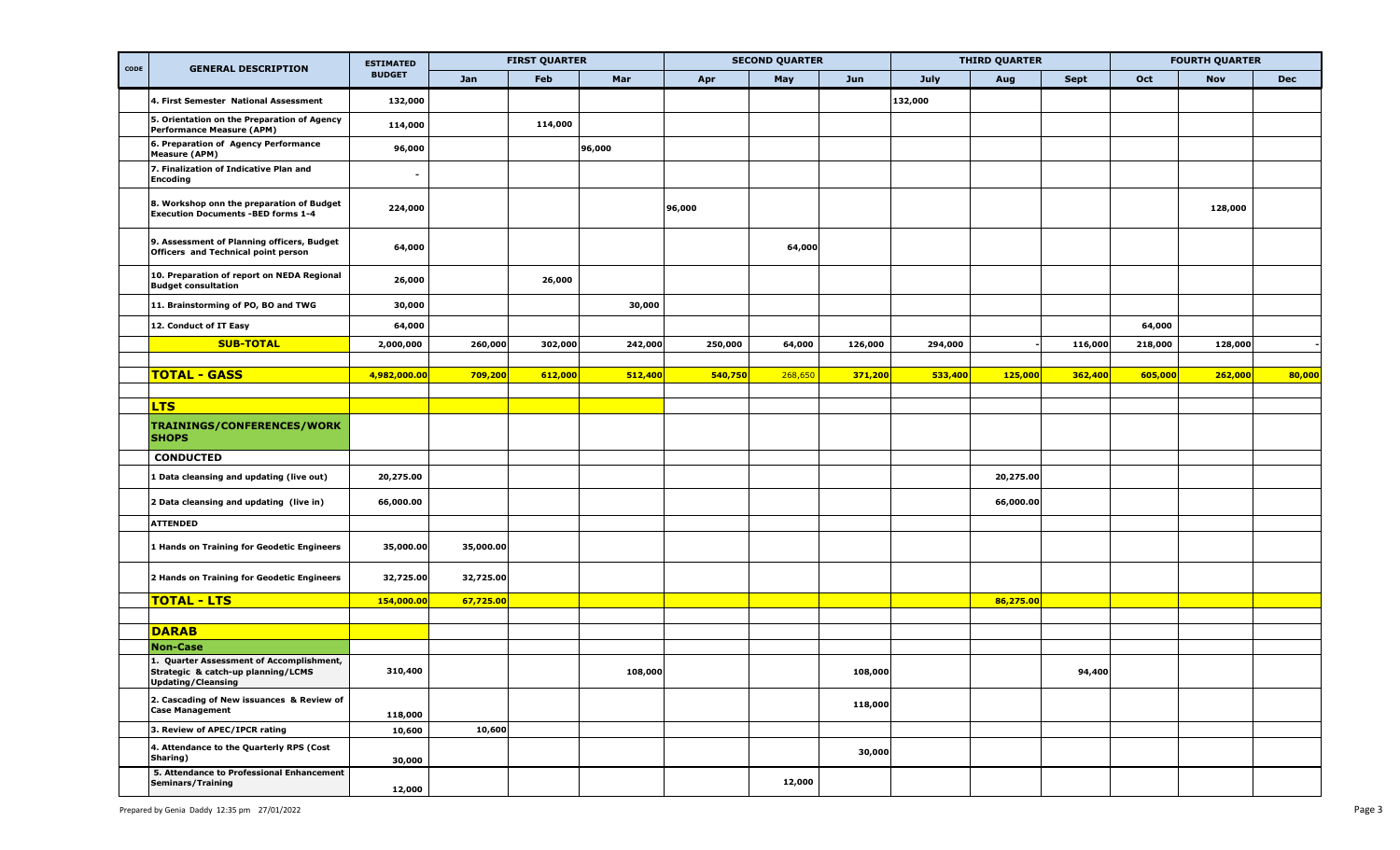| CODE |                                                                                                                                                                              | <b>ESTIMATED</b> |           | <b>FIRST QUARTER</b> |            |           | <b>SECOND QUARTER</b> |            |           | <b>THIRD QUARTER</b> |             |           | <b>FOURTH QUARTER</b> |            |
|------|------------------------------------------------------------------------------------------------------------------------------------------------------------------------------|------------------|-----------|----------------------|------------|-----------|-----------------------|------------|-----------|----------------------|-------------|-----------|-----------------------|------------|
|      | <b>GENERAL DESCRIPTION</b>                                                                                                                                                   | <b>BUDGET</b>    | Jan       | Feb                  | Mar        | Apr       | May                   | Jun        | July      | Aug                  | <b>Sept</b> | Oct       | <b>Nov</b>            | <b>Dec</b> |
|      | <b>Case Resolution</b>                                                                                                                                                       |                  |           |                      |            |           |                       |            |           |                      |             |           |                       |            |
|      | 1. Quarterly/monthly Meetings &<br>conferences                                                                                                                               | 41,000           |           |                      |            | 21,000    |                       |            |           | 20,000               |             |           |                       |            |
|      | <b>TOTAL - DARAB</b>                                                                                                                                                         | 522,000.00       | 10,600.00 |                      | 108,000.00 | 21,000.00 | 12000                 | 256,000.00 |           | 20,000.00            | 94,400.00   |           |                       |            |
|      |                                                                                                                                                                              |                  |           |                      |            |           |                       |            |           |                      |             |           |                       |            |
|      | <b>LEGAL</b>                                                                                                                                                                 |                  |           |                      |            |           |                       |            |           |                      |             |           |                       |            |
|      | <b>Supervision and Management for Effective</b><br><b>Delivery of Legal Service and Adjudication</b><br>of Agrarian Reform Cases                                             |                  |           |                      |            |           |                       |            |           |                      |             |           |                       |            |
|      | 1. Attendance to the Quarterly RPS (Cost<br>Sharing)                                                                                                                         | 200,000          | 50,000.00 |                      |            | 50,000.00 |                       |            | 50,000.00 |                      |             | 50,000.00 |                       |            |
|      | 2. Attendance to the Quarterly Encoding of<br><b>Accomplishment Report (Cost Sharing)</b>                                                                                    | 100,000          |           |                      | 25,000     |           |                       | 25,000     |           |                      | 25,000      |           |                       | 25,000     |
|      | 3. Enhancement Training                                                                                                                                                      | 100,000          |           |                      |            |           |                       |            | 100,000   |                      |             |           |                       |            |
|      | <b>Resolution of Cases (Regular ALI)</b>                                                                                                                                     |                  |           |                      |            |           |                       |            |           |                      |             |           |                       |            |
|      | 1. Joint AJD & LTS Assessment , PSW &<br><b>Cascading of New Issuances</b>                                                                                                   | 500,000          |           |                      |            |           | 500,000               |            |           |                      |             |           |                       |            |
|      | 2. Legal Assessment, Updating of New<br><b>Issuances, Strategic Planning &amp; PSW</b>                                                                                       | 209,000          |           | 209,000              |            |           |                       |            |           |                      |             |           |                       |            |
|      | <b>Other ALA Related Activities</b>                                                                                                                                          |                  |           |                      |            |           |                       |            |           |                      |             |           |                       |            |
|      | 1. JOINT DARAB & LEGAL Pre-Annual<br>Assessment, Strategic Planning and PSW                                                                                                  | 200,000          |           |                      |            |           |                       |            |           |                      | 200,000     |           |                       |            |
|      | <b>TOTAL -LEGAL</b>                                                                                                                                                          | 1,309,000        | 50,000    | 209,000              | 25,000     | 50,000    | 500,000               | 25,000     | 150,000   |                      | 225,000     | 50,000    |                       | 25,000     |
|      |                                                                                                                                                                              |                  |           |                      |            |           |                       |            |           |                      |             |           |                       |            |
|      | <b>ARBDSP</b>                                                                                                                                                                |                  |           |                      |            |           |                       |            |           |                      |             |           |                       |            |
|      | A. TRAININGS / CONFERENCES /<br><b>WORKSHOPS / ASSESSMENTS /</b><br><b>SCHOLARSHIPS</b>                                                                                      |                  |           |                      |            |           |                       |            |           |                      |             |           |                       |            |
|      | Conducted                                                                                                                                                                    |                  |           |                      |            |           |                       |            |           |                      |             |           |                       |            |
|      | 1.a. Conduct of Regional ARBDSP<br><b>Program Review and M&amp;E Planning</b><br>Session / Workshop / Assessment                                                             | 168,000          |           |                      | 42,000     |           |                       | 42,000     |           |                      | 42,000      |           |                       | 42,000     |
|      | 1.a. Conduct of Regional ARBDSP<br>Program Review and M&E Planning<br>Session / Workshop / Assessment                                                                        | 115,200          |           |                      | 28,800     |           |                       | 28,800     |           |                      | 28,800      |           |                       | 28,800     |
|      | 1.b. Conduct of DAR - DTI - DOST<br>Synchronization                                                                                                                          | 76,800           |           |                      | 76,800     |           |                       |            |           |                      |             |           |                       |            |
|      | 1.b. Conduct of DAR - DTI - DOST<br>Synchronization                                                                                                                          | 93,600           |           |                      | 93,600     |           |                       |            |           |                      |             |           |                       |            |
|      | 1.c. Conduct of DAR - DTI - DOST<br>Synchronization                                                                                                                          | 20,000           |           |                      | 20,000     |           |                       |            |           |                      |             |           |                       |            |
|      | 1.d. Conduct of ARBDSP Database<br><b>Updating Cum ARC / ARCCDPs</b><br>preparation / updating / finalization in<br>coordination with DARPOs and other<br>related activities | 24,000           |           |                      |            |           |                       |            |           |                      | 24,000      |           |                       |            |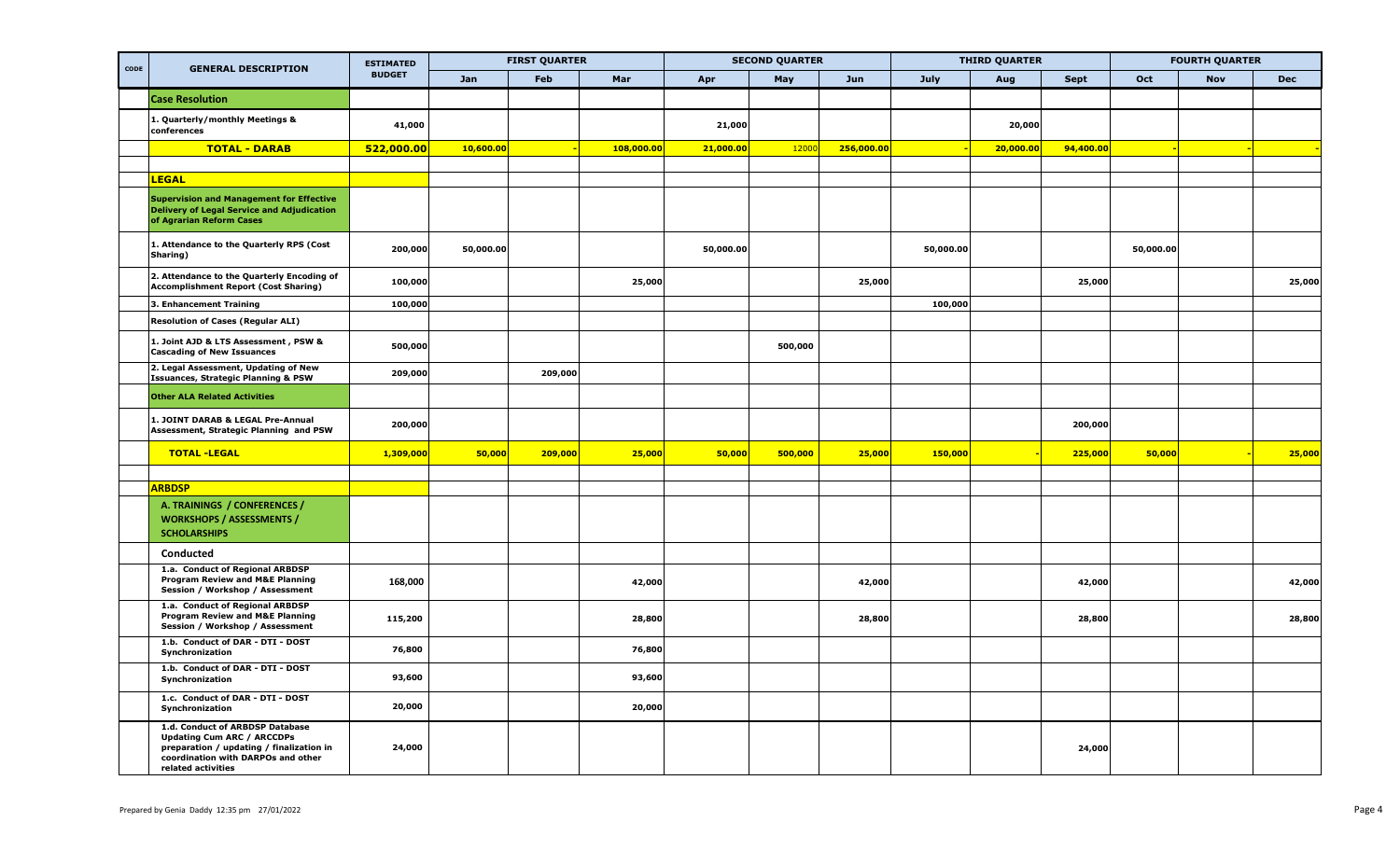| CODE | <b>GENERAL DESCRIPTION</b>                                                                                                                                                                                                                                                     | <b>ESTIMATED</b> |         | <b>FIRST QUARTER</b> |         |         | <b>SECOND QUARTER</b> |         |         | <b>THIRD QUARTER</b> |         |         | <b>FOURTH QUARTER</b> |            |
|------|--------------------------------------------------------------------------------------------------------------------------------------------------------------------------------------------------------------------------------------------------------------------------------|------------------|---------|----------------------|---------|---------|-----------------------|---------|---------|----------------------|---------|---------|-----------------------|------------|
|      |                                                                                                                                                                                                                                                                                | <b>BUDGET</b>    | Jan     | Feb                  | Mar     | Apr     | May                   | Jun     | July    | Aug                  | Sept    | Oct     | <b>Nov</b>            | <b>Dec</b> |
|      | 1.d. Conduct of ARBDSP Database<br><b>Updating Cum ARC / ARCCDPs</b><br>preparation / updating / finalization in<br>coordination with DARPOs and other<br>related activities (Live-out)                                                                                        | 36,000           |         |                      |         |         |                       |         |         |                      | 36,000  |         |                       |            |
|      | 1.c. Conduct of ARBDSP Regional Review<br>and Planning Sessions / Consultation<br>Meeting / Workshops for PBD programs /<br>projects / Activities under Supervision<br>and Management, SIB, EDES (LinksFarM<br>and Marketing Assistance) and CRFPSP<br>(Live-out participants) | 57,600           |         |                      |         |         |                       | 57,600  |         |                      |         |         |                       |            |
|      | 1.c. Conduct of ARBDSP Regional Review<br>and Planning Sessions / Consultation<br>Meeting / Workshops for PBD programs /<br>projects / Activities under Supervision<br>and Management, SIB, EDES (LinksFarM<br>and Marketing Assistance) and CRFPSP<br>(Live-out participants) | 175,000          |         |                      | 50,000  |         |                       | 25,000  |         |                      | 50,000  |         | 50,000                |            |
|      | <b>B. REPRESENTATION EXPENSES</b>                                                                                                                                                                                                                                              |                  |         |                      |         |         |                       |         |         |                      |         |         |                       |            |
|      | B.1. Conduct of FOD meetings /<br>consultation sessions with DARPOs, CITs,<br>ARBs, CSOs, NGOs and GOs for<br>partnership arrangement                                                                                                                                          | 123,000          | 10,200  | 10,200               | 10,200  | 10,200  | 10,200                | 10,200  | 10,200  | 10,200               | 10,200  | 10,200  | 10,200                | 10,800     |
|      |                                                                                                                                                                                                                                                                                |                  |         |                      |         |         |                       |         |         |                      |         |         |                       |            |
|      | <b>TOTAL-ARBDSP</b>                                                                                                                                                                                                                                                            | 889,200.00       | 10,200  | 10,200               | 321,400 | 10,200  | 10,200                | 163,600 | 10,200  | 10,200               | 191,000 | 10,200  | 60,200                | 81,600     |
|      |                                                                                                                                                                                                                                                                                |                  |         |                      |         |         |                       |         |         |                      |         |         |                       |            |
|      | <b>GRAND TOTAL</b>                                                                                                                                                                                                                                                             | 7,856,200.00     | 847,725 | 831,200              | 966,800 | 621,950 | 790,850               | 815,800 | 693,600 | 241,475              | 872,800 | 665,200 | 322,200               | 186,600    |
|      |                                                                                                                                                                                                                                                                                |                  |         |                      |         |         |                       |         |         |                      |         |         |                       |            |

NOTE: Technical Specifications for each Item/Project being proposed shall be submitted as part of the PPMP

Prepared by : Submitted by:

**PERLA M. GARCIA**

 **End-user Reg'l Director EUGENE P. FOLLANTE** Regional Director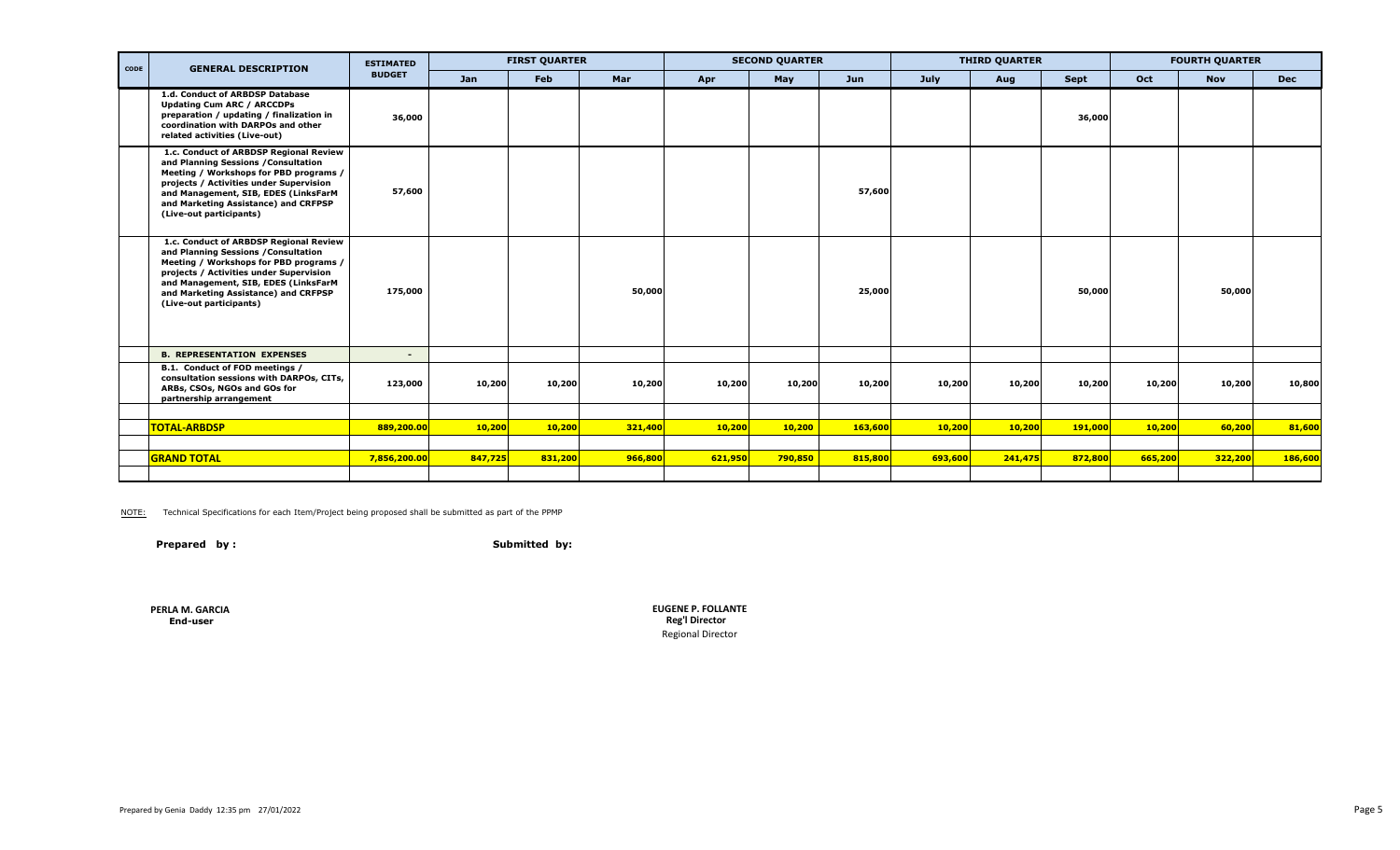#### *GOVERNMENT PROCUREMENT POLICY BOARD-TECHNICAL SUPPORT OFFICE Unit 2506, Raffles Corporate Center, F. Ortigas Jr. Road, Ortigas Center, Pasig City*  **PROJECT PROCUREMENT MANAGEMENT PLAN (PPMP) PROJECT PROCUREMENT MANAGEMENT PLAN Revised as of April 26, 2021 per Recommended Budget**

*END-USER/UNIT* **: STOD**

### *Charged to GAA*

### **Projects, Programs and Activities (PAPs) Projects, Programs and Activities (PAPs)**

| CODE | <b>GENERAL DESCRIPTION</b>                                                                                                                           | <b>ESTIMATED</b> | Mode of                           |         | <b>FIRST QUARTER</b> |         |         | <b>SECOND QUARTER</b> |         |         | <b>THIRD QUARTER</b> |         |         | <b>FOURTH QUARTER</b> |            |
|------|------------------------------------------------------------------------------------------------------------------------------------------------------|------------------|-----------------------------------|---------|----------------------|---------|---------|-----------------------|---------|---------|----------------------|---------|---------|-----------------------|------------|
|      |                                                                                                                                                      | <b>BUDGET</b>    | <b>Procurement</b>                | Jan     | Feb                  | Mar     | Apr     | May                   | Jun     | July    | Aug                  | Sept    | Oct     | <b>Nov</b>            | <b>Dec</b> |
|      | <b>Human Resource Development</b>                                                                                                                    |                  |                                   |         |                      |         |         |                       |         |         |                      |         |         |                       |            |
|      | <b>Conduct of Seminar/sTrainings on</b><br><b>Competency Enhancement, etc.</b>                                                                       |                  |                                   |         |                      |         |         |                       |         |         |                      |         |         |                       |            |
|      | 1. Continuous conduct of ICT<br>(enhancement) Related Trainings                                                                                      |                  | 96,000 Lease of Venue             |         |                      |         |         | 48,000                |         |         |                      |         | 48,000  |                       |            |
|      | 2. Conduct of Regional Conference on New<br>Policies, Guidelines, Administrative and<br><b>Financial Matters/Women's Month</b><br><b>Celebration</b> |                  | 264,000 Lease of Venue            |         |                      | 88,000  |         |                       | 88,000  |         |                      | 88,000  |         |                       |            |
|      | 3. ISO Assessment and Planning                                                                                                                       |                  | 144,000 Lease of Venue            |         |                      | 48,000  |         |                       | 48,000  |         |                      | 48,000  |         |                       |            |
|      | 4. Conduct of RMIC/5S Day                                                                                                                            |                  | Small Value<br>72,000 Procurement |         | 18,000               |         |         | 18,000                |         |         | 18,000               |         |         | 18,000                |            |
|      | 5. SPMS Meeting                                                                                                                                      | 120,000          | Small Value<br>Procurement        | 60,000  |                      |         |         |                       |         | 60,000  |                      |         |         |                       |            |
|      | <b>Conduct of Assessments for STO</b><br><b>Division</b>                                                                                             |                  |                                   |         |                      |         |         |                       |         |         |                      |         |         |                       |            |
|      | 1. STOD Assessment (Regional Staff)                                                                                                                  |                  | 73,600 Lease of Venue             |         |                      |         | 36,800  |                       |         |         |                      |         |         | 36,800                |            |
|      | 2. Regional STOD Assessment                                                                                                                          |                  | 270,000 Lease of Venue            | 270,000 |                      |         |         |                       |         |         |                      |         |         |                       |            |
|      | 3. Updating on the preparation of<br>PPMP/APP for CY 2023 (Regional Office)                                                                          |                  | 48,000 Lease of Venue             |         |                      |         |         |                       | 24,000  |         |                      |         | 24,000  |                       |            |
|      | 4. Workshop on the preparation of<br>PPMP/APP for CY2022 (Regionwide)                                                                                |                  | 160,000 Small Value               |         | 80,000               |         |         |                       |         |         |                      |         | 80,000  |                       |            |
|      | 5. Workshop on the Updating of PPMP/APP<br>for CY2021 (Regionwide)                                                                                   |                  | 75,000 Lease of Venue             |         |                      |         |         |                       |         |         | 75,000               |         |         |                       |            |
|      | 6. Conduct of Quarterly Workshop on<br><b>Cordillera Agrarian Voice</b>                                                                              |                  | 120,000 Lease of Venue            |         |                      |         |         |                       | 60,000  |         |                      |         |         | 60,000                |            |
|      | 7. Trainings on Info Related Matters                                                                                                                 |                  | 120,000 Lease of Venue            |         |                      |         | 120,000 |                       |         |         |                      |         |         |                       |            |
|      | 8. Conduct of PhilGEPs Related Training &<br>assessment                                                                                              |                  | 80,000 Lease of Venue             |         |                      |         |         |                       |         |         |                      | 80,000  |         |                       |            |
|      | 9. Conduct of GAD Plan for CY2022<br>(Regionwide)                                                                                                    |                  | 120,000 Lease of Venue            |         | 120,000              |         |         |                       |         |         |                      |         |         |                       |            |
|      | 10. Conduct of GAD Assessment (Regional<br>Office)                                                                                                   |                  | 120,000 Lease of Venue            |         |                      |         |         |                       |         | 60,000  |                      |         |         |                       | 60,000     |
|      | <b>SUB-TOTAL</b>                                                                                                                                     | 1,882,600        |                                   | 330,000 | 218,000              | 136,000 | 156,800 | 66,000                | 220,000 | 120,000 | 93,000               | 216,000 | 152,000 | 114,800               | 60,000     |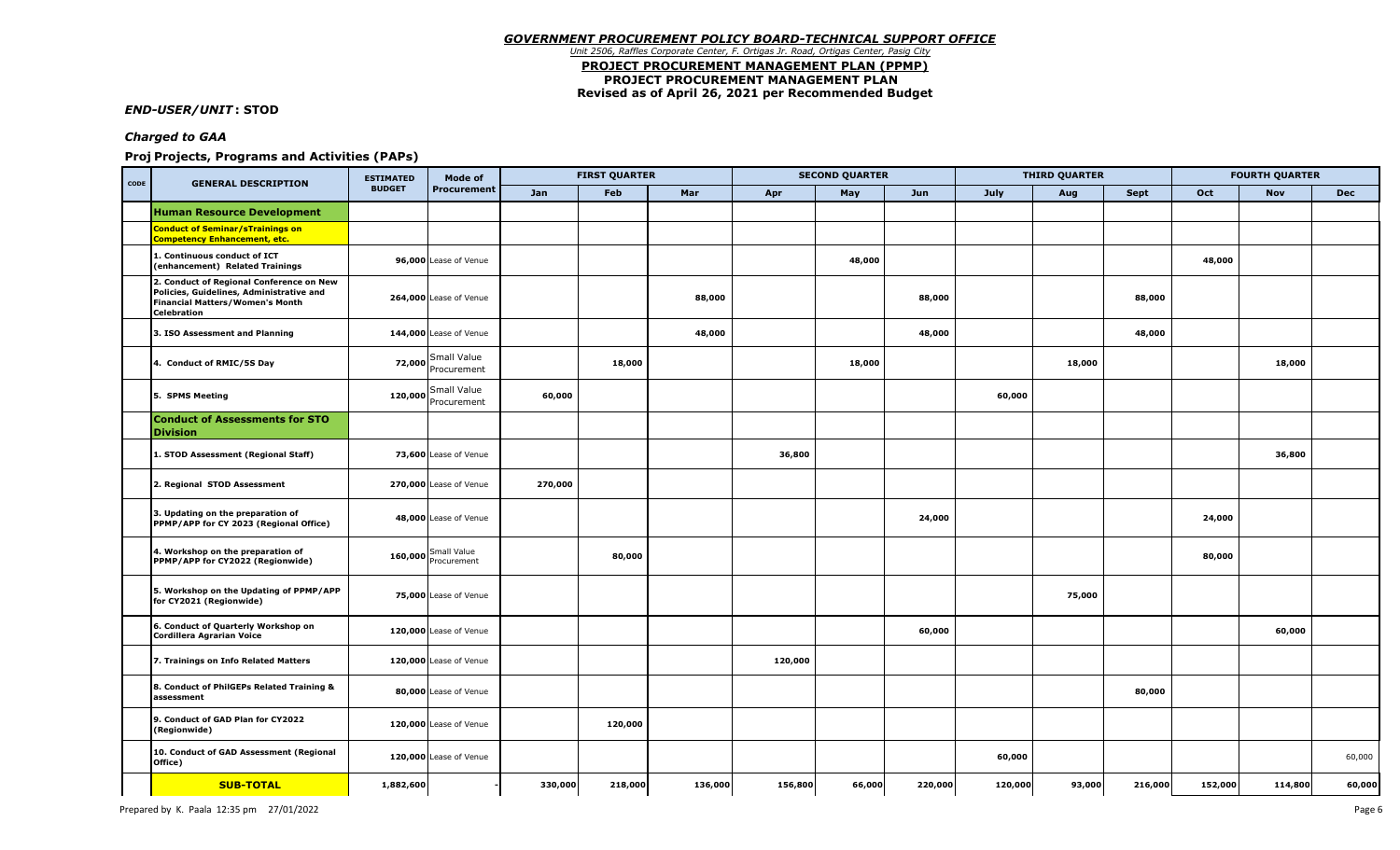## *GOVERNMENT PROCUREMENT POLICY BOARD-TECHNICAL SUPPORT OFFICE*

*Unit 2506, Raffles Corporate Center, F. Ortigas Jr. Road, Ortigas Center, Pasig City*

| CODE |                                                                                                                                                                                                                                                               | <b>ESTIMATED</b> | Mode of               |         | <b>FIRST QUARTER</b> |         |         | <b>SECOND QUARTER</b> |         |                | <b>THIRD QUARTER</b> |             |         | <b>FOURTH QUARTER</b> |            |
|------|---------------------------------------------------------------------------------------------------------------------------------------------------------------------------------------------------------------------------------------------------------------|------------------|-----------------------|---------|----------------------|---------|---------|-----------------------|---------|----------------|----------------------|-------------|---------|-----------------------|------------|
|      | <b>GENERAL DESCRIPTION</b>                                                                                                                                                                                                                                    | <b>BUDGET</b>    | Procurement           | Jan     | <b>Feb</b>           | Mar     | Apr     | May                   | Jun     | July           | Aug                  | <b>Sept</b> | Oct     | <b>Nov</b>            | <b>Dec</b> |
|      | <b>Conduct of Conference and Meetings for</b><br><b>STOD Division</b>                                                                                                                                                                                         |                  |                       |         |                      |         |         |                       |         |                |                      |             |         |                       |            |
|      | 1. Mancom/Execom Meetings                                                                                                                                                                                                                                     |                  | 60,600 Lease of Venue | 16,200  |                      |         | 16,200  |                       |         | 16,200         |                      |             | 12,000  |                       |            |
|      | 2. FDU Meeting                                                                                                                                                                                                                                                |                  | 60,000 Lease of Venue |         | 20,000               |         |         | 20,000                |         |                | 20,000               |             |         |                       |            |
|      | 3. STOD Sector Meetings                                                                                                                                                                                                                                       |                  | 60,000 Lease of Venue |         |                      | 20,000  |         |                       |         | 20,000         |                      |             |         |                       | 20,000     |
|      | 4. Audit Exit Conference                                                                                                                                                                                                                                      |                  | 12,000 Lease of Venue |         |                      | 12,000  |         |                       |         |                |                      |             |         |                       |            |
|      | 5. BAC/TWG Meeting/Procurement<br><b>Assessment</b>                                                                                                                                                                                                           |                  | 44,800 Lease of Venue |         |                      | 11,200  |         |                       | 11,200  |                |                      | 11,200      |         | 11,200                |            |
|      | 6. Record Management Information<br><b>Committee (RMIC) Meeting</b>                                                                                                                                                                                           |                  | 48,000 Lease of Venue | 24,000  |                      |         |         |                       |         | 24,000         |                      |             |         |                       |            |
|      | 7. HRD Meetings (Trainings & Personnel<br><b>Matters and Deliberation)</b>                                                                                                                                                                                    |                  | 57,600 Lease of Venue |         |                      | 19,200  |         |                       |         | 19,200         |                      | 19,200      |         |                       |            |
|      | 8. Conduct of Personnel Performance<br><b>Evaluation Sessions</b>                                                                                                                                                                                             |                  | 80,000 Lease of Venue | 40,000  |                      |         |         |                       |         | 40,000         |                      |             |         |                       |            |
|      | 9. Conduct of STO Related Meetings with<br>other sectors                                                                                                                                                                                                      |                  | 80,000 Lease of Venue |         |                      |         | 40,000  |                       |         |                |                      |             | 40,000  |                       |            |
|      | <b>SUB-TOTAL</b>                                                                                                                                                                                                                                              | 503,000          |                       | 80,200  | 20,000               | 62,400  | 56,200  | 20,000                | 11,200  | 119,400        | 20,000               | 30,400      | 52,000  | 11,200                | 20,000     |
|      | <b>Attendance to Seminars/Orientation</b><br><b>Sessions on New Policies, Guidelines,</b><br><b>Administrative Orders, Financial Matters</b><br>and other Skills Enhancement Activities<br><b>Conducted by DARCO and Other</b><br><b>Agencies/Insitutions</b> |                  |                       |         |                      |         |         |                       |         |                |                      |             |         |                       |            |
|      | 1. Attendance to CSI/AGIA Trainings                                                                                                                                                                                                                           | 8,000            |                       |         |                      |         |         |                       |         |                |                      |             |         | 8,000                 |            |
|      | 2. Attendance to Records Management<br><b>Training</b>                                                                                                                                                                                                        | 63,750           |                       |         |                      |         | 63,750  |                       |         |                |                      |             |         |                       |            |
|      | 3. Attendance to Information Officers<br><b>Training/Conference</b>                                                                                                                                                                                           | 24,000           |                       |         |                      |         |         | 24,000                |         |                |                      |             |         |                       |            |
|      | 4. Attendance to HRD Training Related<br>Conference                                                                                                                                                                                                           | 12,000           |                       |         |                      |         |         |                       |         |                | 12,000               |             |         |                       |            |
|      | 5. Attendance to other related Conferences<br>and Seminars                                                                                                                                                                                                    | 14,000           |                       |         |                      |         | 14,000  |                       |         |                |                      |             |         |                       |            |
|      | <b>Attendance to Seminars/Trainings on</b><br><b>Human Resource Development</b>                                                                                                                                                                               |                  |                       |         |                      |         |         |                       |         |                |                      |             |         |                       |            |
|      | 1. Attendance to Supervisory Trainings                                                                                                                                                                                                                        | 78,000           |                       | 39,000  |                      |         |         |                       |         |                |                      |             | 39,000  |                       |            |
|      | 2. Attendance to ICT/Function Related<br>Trainings (SG 11 and above)                                                                                                                                                                                          | 144,000          |                       |         |                      | 72,000  |         |                       |         |                |                      |             | 72,000  |                       |            |
|      | 3. Attendance to ICT/Function Related<br>Trainings (SG 10 and below)                                                                                                                                                                                          | 144,000          |                       |         | 72,000               |         |         |                       |         |                |                      |             | 72,000  |                       |            |
|      | 4. Attendance to TESDA related Trainings                                                                                                                                                                                                                      | 14,000           |                       |         |                      |         |         |                       | 14,000  |                |                      |             |         |                       |            |
|      | 5. Attendance to Behavioral Support<br><b>Training</b>                                                                                                                                                                                                        | 94,650           |                       |         |                      |         |         | 94,650                |         |                |                      |             |         |                       |            |
|      | <b>SUB-TOTAL</b>                                                                                                                                                                                                                                              | 596,400          |                       | 39,000  | 72,000               | 72,000  | 77,750  | 118,650               | 14,000  | $\overline{a}$ | 12,000               | $\sim$      | 183,000 | 8,000                 |            |
|      |                                                                                                                                                                                                                                                               |                  |                       |         |                      |         |         |                       |         |                |                      |             |         |                       |            |
|      | <b>Planning and Monitoring</b><br><b>Conduct of Quarterly Data Preparation and</b>                                                                                                                                                                            | 486,000          |                       | 128,000 |                      | 116,000 |         |                       | 126,000 |                |                      | 116,000     |         |                       |            |
|      | Encoding in Office 365<br><b>Conduct of Quarterly Regional Planning</b>                                                                                                                                                                                       | 632,000          |                       |         | 162,000              |         |         |                       |         | 162,000        |                      |             | 154,000 |                       |            |
|      | <b>Session</b><br>National Assessment - Year end 2021                                                                                                                                                                                                         | 132,000          |                       | 132,000 |                      |         | 154,000 |                       |         |                |                      |             |         |                       |            |
|      | <b>First Semester National Assessment</b>                                                                                                                                                                                                                     | 132,000          |                       |         |                      |         |         |                       |         | 132,000        |                      |             |         |                       |            |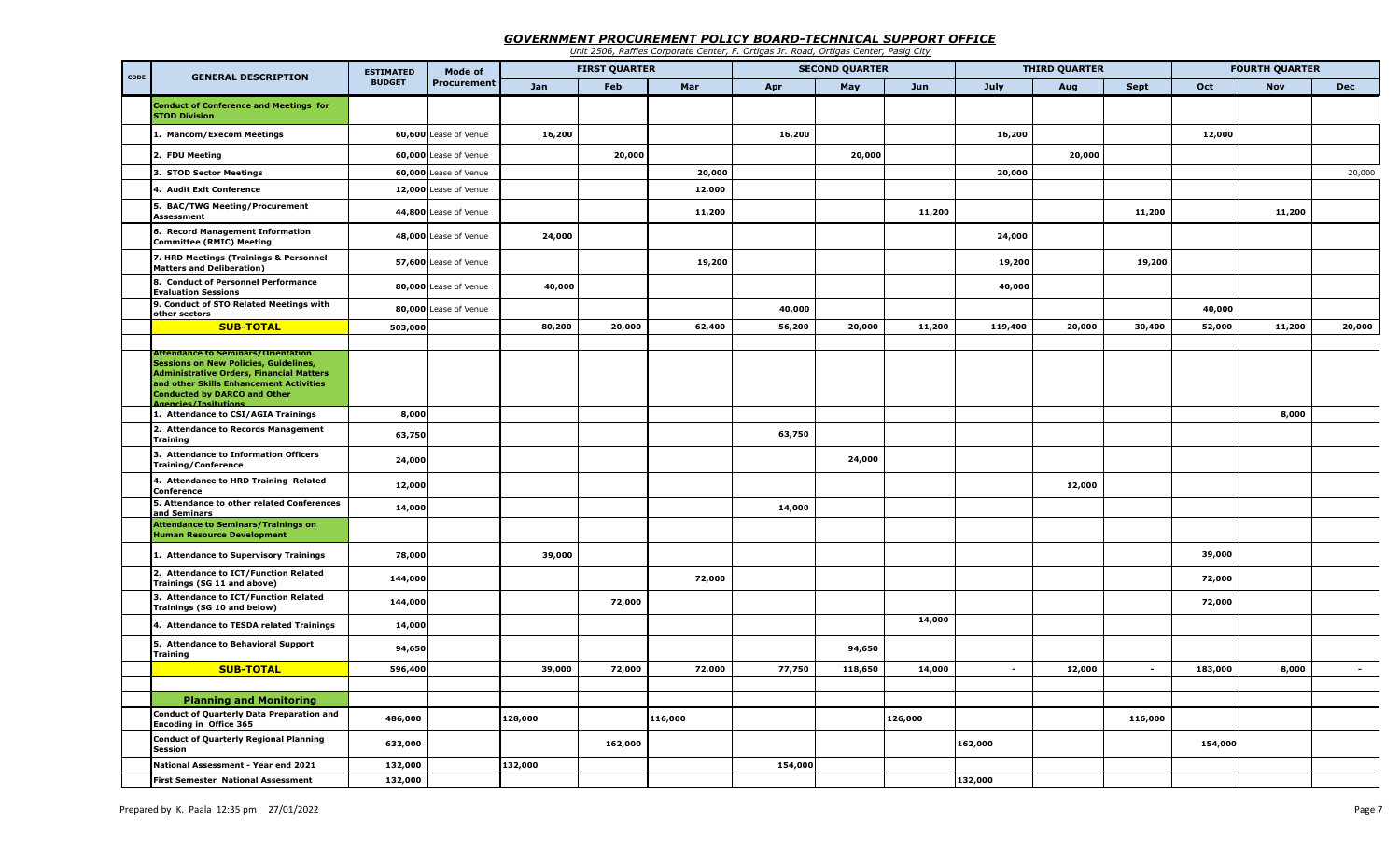## *GOVERNMENT PROCUREMENT POLICY BOARD-TECHNICAL SUPPORT OFFICE*

|      |                                                                                     |                  |             |         |                      |         | Unit 2506, Raffles Corporate Center, F. Ortigas Jr. Road, Ortigas Center, Pasig City |                       |         |         |                      |             |         |                       |            |
|------|-------------------------------------------------------------------------------------|------------------|-------------|---------|----------------------|---------|--------------------------------------------------------------------------------------|-----------------------|---------|---------|----------------------|-------------|---------|-----------------------|------------|
| CODE | <b>GENERAL DESCRIPTION</b>                                                          | <b>ESTIMATED</b> | Mode of     |         | <b>FIRST QUARTER</b> |         |                                                                                      | <b>SECOND QUARTER</b> |         |         | <b>THIRD QUARTER</b> |             |         | <b>FOURTH QUARTER</b> |            |
|      |                                                                                     | <b>BUDGET</b>    | Procurement | Jan     | Feb                  | Mar     | Apr                                                                                  | May                   | Jun     | July    | Aug                  | <b>Sept</b> | Oct     | <b>Nov</b>            | <b>Dec</b> |
|      | Orientation on the Preparation of Agency<br>Performance Measure (APM)               | 114,000          |             |         | 114,000              |         |                                                                                      |                       |         |         |                      |             |         |                       |            |
|      | Preparation of Agency Performance<br><b>Measure (APM)</b>                           | 96,000           |             |         |                      | 96,000  |                                                                                      |                       |         |         |                      |             |         |                       |            |
|      | Finalization of Indicative Plan and Encoding                                        | 96,000           |             |         |                      |         |                                                                                      |                       |         |         |                      |             |         |                       |            |
|      | Workshop onn the preparation of Budget<br><b>Execution Documents -BED forms 1-4</b> | 128,000          |             |         |                      |         | 96,000                                                                               |                       |         |         |                      |             |         | 128,000               |            |
|      | Assessment of Planning officers, Budget<br>Officers and Technical point person      | 64,000           |             |         |                      |         |                                                                                      | 64,000                |         |         |                      |             |         |                       |            |
|      | Preparation of report on NEDA Regional<br><b>Budget consultation</b>                | 26,000           |             |         | 26,000               |         |                                                                                      |                       |         |         |                      |             |         |                       |            |
|      | Brainstorming of PO, BO and TWG                                                     | 30,000           |             |         |                      | 30,000  |                                                                                      |                       |         |         |                      |             |         |                       |            |
|      | <b>Conduct of IT Easy</b>                                                           | 64,000           |             |         |                      |         |                                                                                      |                       |         |         |                      |             | 64,000  |                       |            |
|      | SUB-TOTAL                                                                           | 2,000,000        |             | 260,000 | 302,000              | 242,000 | 250,000                                                                              | 64,000                | 126,000 | 294,000 |                      | 116,000     | 218,000 | 128,000               |            |
|      | <b>TOTAL - GASS</b>                                                                 | 4,982,000.00     |             | 709,200 | 612,000              | 512,400 | 540,750                                                                              | 268,650               | 371,200 | 533,400 | 125,000              | 362,400     | 605,000 | 262,000               | 80,000     |
|      |                                                                                     |                  |             |         |                      |         |                                                                                      |                       |         |         |                      |             |         |                       |            |
|      |                                                                                     |                  |             |         |                      |         |                                                                                      |                       |         |         |                      |             |         |                       |            |
|      |                                                                                     |                  |             |         |                      |         |                                                                                      |                       |         |         |                      |             |         |                       |            |
|      |                                                                                     |                  |             |         |                      |         |                                                                                      |                       |         |         |                      |             |         |                       |            |
|      |                                                                                     |                  |             |         |                      |         |                                                                                      |                       |         |         |                      |             |         |                       |            |
|      |                                                                                     |                  |             |         |                      |         |                                                                                      |                       |         |         |                      |             |         |                       |            |
|      |                                                                                     |                  |             |         |                      |         |                                                                                      |                       |         |         |                      |             |         |                       |            |
|      |                                                                                     |                  |             |         |                      |         |                                                                                      |                       |         |         |                      |             |         |                       |            |
|      |                                                                                     |                  |             |         |                      |         |                                                                                      |                       |         |         |                      |             |         |                       |            |
|      |                                                                                     |                  |             |         |                      |         |                                                                                      |                       |         |         |                      |             |         |                       |            |
|      |                                                                                     |                  |             |         |                      |         |                                                                                      |                       |         |         |                      |             |         |                       |            |
|      |                                                                                     |                  |             |         |                      |         |                                                                                      |                       |         |         |                      |             |         |                       |            |
|      |                                                                                     |                  |             |         |                      |         |                                                                                      |                       |         |         |                      |             |         |                       |            |
|      |                                                                                     |                  |             |         |                      |         |                                                                                      |                       |         |         |                      |             |         |                       |            |
|      |                                                                                     |                  |             |         |                      |         |                                                                                      |                       |         |         |                      |             |         |                       |            |
|      |                                                                                     |                  |             |         |                      |         |                                                                                      |                       |         |         |                      |             |         |                       |            |
|      |                                                                                     |                  |             |         |                      |         |                                                                                      |                       |         |         |                      |             |         |                       |            |
|      |                                                                                     |                  |             |         |                      |         |                                                                                      |                       |         |         |                      |             |         |                       |            |
|      |                                                                                     |                  |             |         |                      |         |                                                                                      |                       |         |         |                      |             |         |                       |            |
|      |                                                                                     |                  |             |         |                      |         |                                                                                      |                       |         |         |                      |             |         |                       |            |
|      |                                                                                     |                  |             |         |                      |         |                                                                                      |                       |         |         |                      |             |         |                       |            |
|      |                                                                                     |                  |             |         |                      |         |                                                                                      |                       |         |         |                      |             |         |                       |            |
|      |                                                                                     |                  |             |         |                      |         |                                                                                      |                       |         |         |                      |             |         |                       |            |
|      |                                                                                     |                  |             |         |                      |         |                                                                                      |                       |         |         |                      |             |         |                       |            |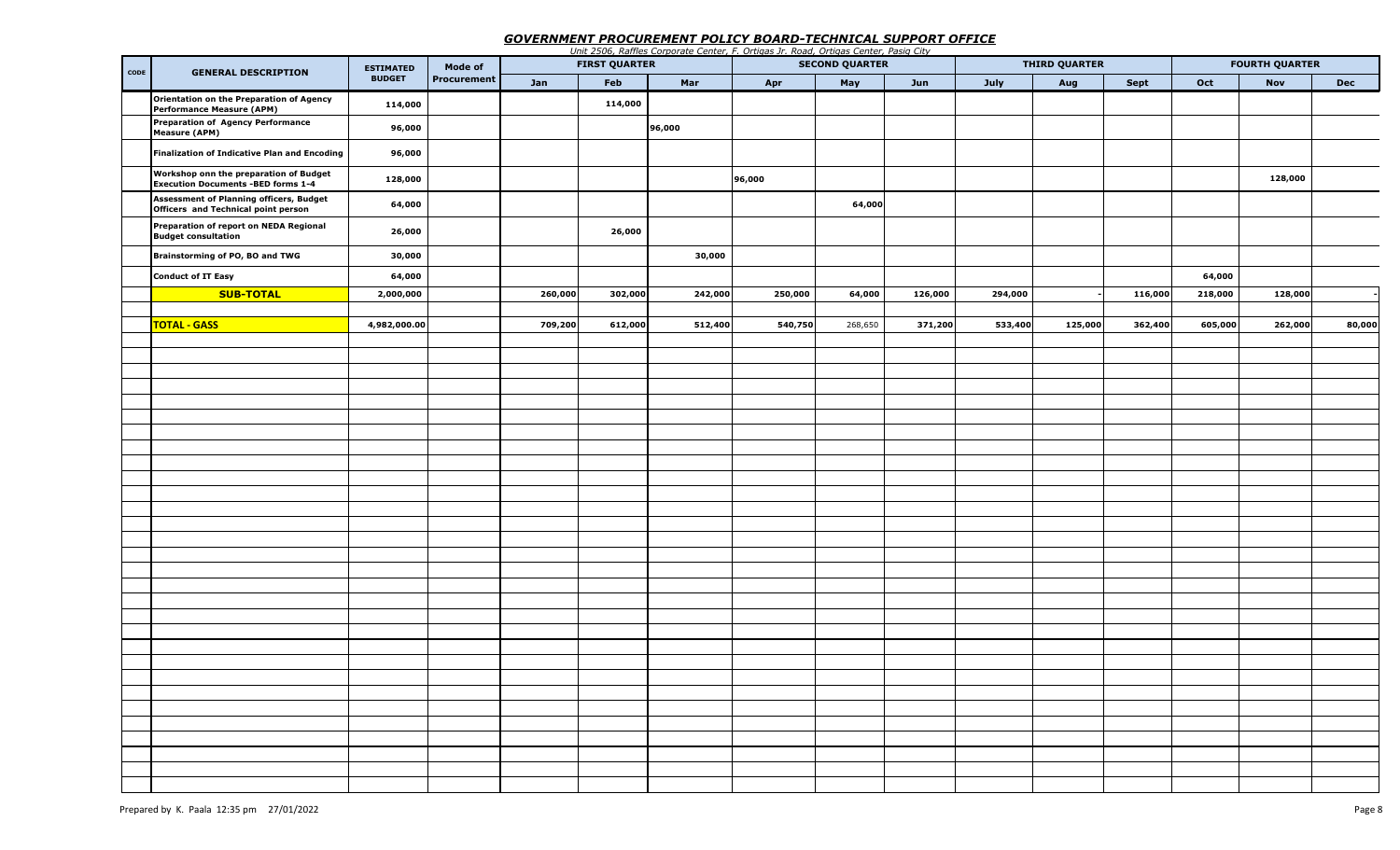### *GOVERNMENT PROCUREMENT POLICY BOARD-TECHNICAL SUPPORT OFFICE*

*Unit 2506, Raffles Corporate Center, F. Ortigas Jr. Road, Ortigas Center, Pasig City*

| <b>GENERAL DESCRIPTION</b><br><b>CODE</b> | <b>ESTIMATED</b> | Mode of            |     | <b>FIRST QUARTER</b> |     |     | <b>SECOND QUARTER</b> |     |      | <b>THIRD QUARTER</b> |      |     | <b>FOURTH QUARTER</b> |            |
|-------------------------------------------|------------------|--------------------|-----|----------------------|-----|-----|-----------------------|-----|------|----------------------|------|-----|-----------------------|------------|
|                                           | <b>BUDGET</b>    | <b>Procurement</b> | Jan | Feb                  | Mar | Apr | May                   | Jun | July | Aug                  | Sept | Oct | <b>Nov</b>            | <b>Dec</b> |
|                                           |                  |                    |     |                      |     |     |                       |     |      |                      |      |     |                       |            |
|                                           |                  |                    |     |                      |     |     |                       |     |      |                      |      |     |                       |            |
|                                           |                  |                    |     |                      |     |     |                       |     |      |                      |      |     |                       |            |
|                                           |                  |                    |     |                      |     |     |                       |     |      |                      |      |     |                       |            |
|                                           |                  |                    |     |                      |     |     |                       |     |      |                      |      |     |                       |            |
|                                           |                  |                    |     |                      |     |     |                       |     |      |                      |      |     |                       |            |
|                                           |                  |                    |     |                      |     |     |                       |     |      |                      |      |     |                       |            |
|                                           |                  |                    |     |                      |     |     |                       |     |      |                      |      |     |                       |            |
|                                           |                  |                    |     |                      |     |     |                       |     |      |                      |      |     |                       |            |
|                                           |                  |                    |     |                      |     |     |                       |     |      |                      |      |     |                       |            |
|                                           |                  |                    |     |                      |     |     |                       |     |      |                      |      |     |                       |            |
|                                           |                  |                    |     |                      |     |     |                       |     |      |                      |      |     |                       |            |
|                                           |                  |                    |     |                      |     |     |                       |     |      |                      |      |     |                       |            |
|                                           |                  |                    |     |                      |     |     |                       |     |      |                      |      |     |                       |            |
|                                           |                  |                    |     |                      |     |     |                       |     |      |                      |      |     |                       |            |

NOTE: Technical Specifications for each Item/Project being proposed shall be submitted as part of the PPMP

| Prepared and Submitted by: |                 | Noted by:   |                           |
|----------------------------|-----------------|-------------|---------------------------|
| <b>EUGENIA B. DADDY</b>    | PERLA M. GARCIA |             | <b>EUGENE P. FOLLANTE</b> |
| PO III                     | <b>RCAO</b>     |             | <b>Reg'l Director</b>     |
| PMO III                    |                 | <b>RCAO</b> | <b>Regional Director</b>  |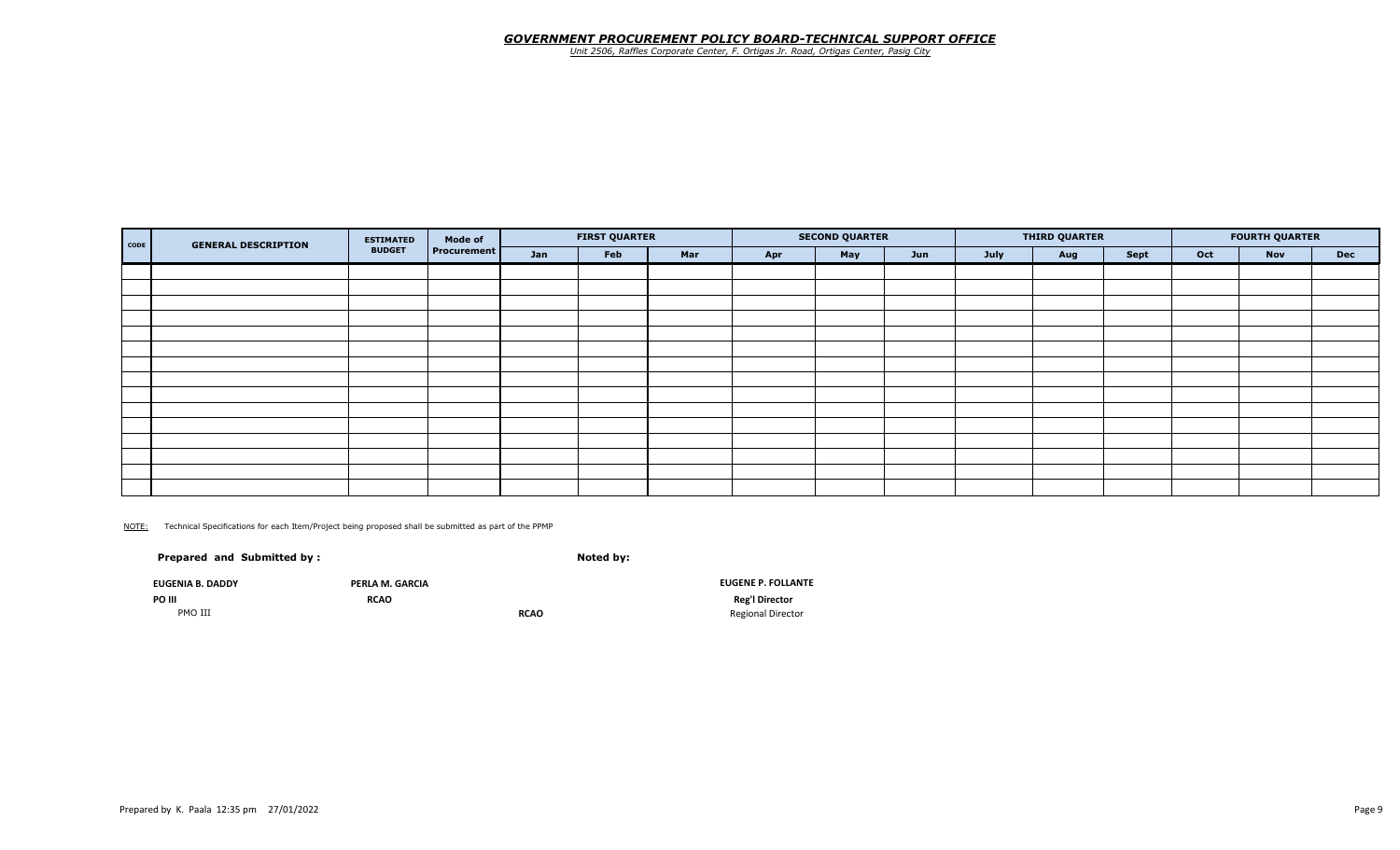## *GOVERNMENT PROCUREMENT POLICY BOARD-TECHNICAL SUPPORT OFFICE Unit 2506, Raffles Corporate Center, F. Ortigas Jr. Road, Ortigas Center, Pasig City*

#### **PROJECT PROCUREMENT MANAGEMENT PLAN (PPMP)**

#### *END-USER/UNIT* : Regional Office

#### *Charged to GAA*

Projects, Programs and Activities (PAPs)

|      |                                                                                |                                   |                                         |         |                                         |         |                      |                                           |         |                                |                            |         |                                 |        |                                         |         | <b>SCHEDULE/MILESTONE OF ACTIVITIES</b> |                                         |         |     |                      |                                               |         |              |                                              |         |                                        |                       |                                    |        |              |
|------|--------------------------------------------------------------------------------|-----------------------------------|-----------------------------------------|---------|-----------------------------------------|---------|----------------------|-------------------------------------------|---------|--------------------------------|----------------------------|---------|---------------------------------|--------|-----------------------------------------|---------|-----------------------------------------|-----------------------------------------|---------|-----|----------------------|-----------------------------------------------|---------|--------------|----------------------------------------------|---------|----------------------------------------|-----------------------|------------------------------------|--------|--------------|
| CODE | <b>GENERAL DESCRIPTION</b>                                                     | <b>ESTIMATED</b><br><b>BUDGET</b> |                                         |         |                                         |         | <b>FIRST QUARTER</b> |                                           |         | 1st Qtr.                       |                            |         | <b>SECOND QUARTER</b>           |        |                                         |         | 2nd Qtr                                 |                                         |         |     | <b>THIRD QUARTER</b> |                                               |         | 3rd Qtr      |                                              |         |                                        | <b>FOURTH QUARTER</b> |                                    |        | 4th Qtr      |
|      |                                                                                |                                   | Qty                                     | Jan     | Qty                                     |         | Feb                  | Qty                                       | Mar     | <b>TOTAL</b>                   | Qty                        | Apr     | Qty                             | May    | Qty                                     | Jun     | <b>TOTAL</b>                            | Qty                                     | July    | Qty | Aug                  | Qty                                           | Sept    | <b>TOTAL</b> | Qty                                          | Oct     | Qty                                    | Nov                   | Qty                                | Dec    | <b>TOTAL</b> |
|      | <b>Planning and Monitoring</b>                                                 |                                   |                                         |         |                                         |         |                      |                                           |         |                                |                            |         |                                 |        |                                         |         |                                         |                                         |         |     |                      |                                               |         |              |                                              |         |                                        |                       |                                    |        |              |
|      | Conduct of Quarterly Data Preparation and<br>Encoding in Office 365            | 486,000                           | 10x2000x<br>4days,<br>10x1200x<br>4days | 128,000 |                                         |         |                      | 10 x 2000x4<br>days,<br>10x1200x3<br>days | 116,000 | 244,000                        |                            |         |                                 |        | 3x2000x3<br>days,<br>10x1,200x<br>4days | 126,000 | 126,000                                 |                                         |         |     |                      | 10 x<br>2000x4<br>days,<br>10x1200x<br>3 days | 116,000 | 116,000      |                                              |         |                                        |                       |                                    |        |              |
|      | Conduct of Quarterly Regional Planning Session                                 | 632,000                           |                                         |         | 15x2000x3d<br>ays,<br>20x1200x3d<br>ave |         | 162,000              |                                           |         | $162,000 \frac{\text{yS}}{22}$ | 12x2000x3da<br>23x1200x3da | 154,000 |                                 |        |                                         |         | 154,000                                 | 15x2000x<br>3days,<br>20x1200x<br>4days | 162,000 |     |                      |                                               |         |              | 12x2000x3d<br>$162,000$ ays,<br>$23x1200x3d$ | 154,000 |                                        |                       |                                    |        | 154,000      |
|      | National Assessment - Year end 2021                                            | 132,000                           | 10x2000x<br>3days,<br>20x1200x<br>3days | 132,000 |                                         |         |                      |                                           |         | 132,000                        |                            |         |                                 |        |                                         |         |                                         |                                         |         |     |                      |                                               |         |              |                                              |         |                                        |                       |                                    |        |              |
|      | First Semester National Assessment                                             | 132,000                           |                                         |         |                                         |         |                      |                                           |         |                                |                            |         |                                 |        |                                         |         |                                         | 10x2000x<br>3days,<br>20x1200x<br>avah? | 132,000 |     |                      |                                               |         | 132,000      |                                              |         |                                        |                       |                                    |        |              |
|      | Orientation on the Preparation of Agency<br>Performance Measure (APM)          | 114,000                           |                                         |         | 10x2000x3d<br>ays,<br>15x1200x3d<br>avs | 114,000 |                      |                                           |         | 114,000                        |                            |         |                                 |        |                                         |         |                                         |                                         |         |     |                      |                                               |         |              |                                              |         |                                        |                       |                                    |        |              |
|      | Preparation of Agency Performance Measure<br>(APM)                             | 96,000                            |                                         |         |                                         |         | avs<br>avs           | 10x2000x3d<br>10x1200x3d                  | 96,000  | 96,000                         |                            |         |                                 |        |                                         |         |                                         |                                         |         |     |                      |                                               |         |              |                                              |         |                                        |                       |                                    |        |              |
|      | Finalization of Indicative Plan and Encoding                                   | 96,000                            |                                         |         |                                         |         |                      |                                           |         |                                | 10x2000x3da<br>10x1200x3da | 96,000  |                                 |        |                                         |         | 96,000                                  |                                         |         |     |                      |                                               |         |              |                                              |         |                                        |                       |                                    |        |              |
|      | Workshop onn the preparation of Budget<br>Execution Documents -BED forms 1-4   | 128,000                           |                                         |         |                                         |         |                      |                                           |         |                                |                            |         |                                 |        |                                         |         |                                         |                                         |         |     |                      |                                               |         |              |                                              |         | 10x2000x4d<br>ays<br>10x1200x4d<br>avs | 128,000               |                                    |        | 128,000      |
|      | Assessment of Planning officers, Budget Officers<br>and Technical point person | 64,000                            |                                         |         |                                         |         |                      |                                           |         |                                |                            |         | 10x2000x2d<br>10x1200x2<br>days | 64,000 |                                         |         | 64,000                                  |                                         |         |     |                      |                                               |         |              |                                              |         |                                        |                       |                                    |        |              |
|      | Preparation of report on NEDA Regional Budget<br>consultation                  | 26,000                            |                                         |         | 12x1200x2<br>days                       |         | 26,000               |                                           |         | 26,000                         |                            |         |                                 |        |                                         |         |                                         |                                         |         |     |                      |                                               |         |              |                                              |         |                                        |                       |                                    |        |              |
|      | Brainstorming of PO, BO and TWG                                                | 30,000                            |                                         |         |                                         |         |                      |                                           | 30,000  | 30,000                         |                            |         |                                 |        |                                         |         |                                         |                                         |         |     |                      |                                               |         |              |                                              |         |                                        |                       |                                    |        |              |
|      | Conduct of IT Easy                                                             | 64,000                            |                                         |         |                                         |         |                      |                                           |         |                                |                            |         |                                 |        |                                         |         |                                         |                                         |         |     |                      |                                               |         |              | 10x2000x2<br>10x1200x2                       | 64,000  |                                        |                       |                                    |        | 64,000       |
|      | <b>Sub Total</b>                                                               | 2,000,000                         |                                         |         |                                         |         |                      |                                           |         | 804,000                        |                            |         |                                 |        |                                         |         | 440,000                                 |                                         |         |     |                      |                                               |         | 410,000      |                                              |         |                                        |                       |                                    |        | 346,000      |
|      | Pre-preparation of 2022 PPMP and APP                                           | 48,000                            |                                         |         |                                         |         | 20x1200x3            | 48,000                                    |         | 48,000                         |                            |         |                                 |        |                                         |         |                                         |                                         |         |     |                      |                                               |         |              |                                              |         |                                        |                       |                                    |        |              |
|      | Finalization of 2022 Annual procurement Plan,<br>CSE and Non-CSE               | 72,000                            |                                         |         |                                         |         |                      |                                           |         |                                |                            |         |                                 |        |                                         |         |                                         |                                         |         |     |                      |                                               |         |              | 20x1200x3d<br>avs                            | 72,000  |                                        |                       |                                    |        | 72,000       |
|      | Preparation of 2o22 GAD Accomplishment<br>Reportm - First Sem                  | 56,000                            |                                         |         |                                         |         |                      |                                           |         |                                |                            |         |                                 |        | 5x2000x2<br>days, 15x12<br>00x2 days    | 56,000  | 56,000                                  |                                         |         |     |                      |                                               |         |              |                                              |         |                                        |                       |                                    |        |              |
|      | Preparation of 2o22 GAD Accomplishment<br>Reportm - 2nd Sem Accomplishment     | 56,000                            |                                         |         |                                         |         |                      |                                           |         |                                |                            |         |                                 |        |                                         |         |                                         |                                         |         |     |                      |                                               |         |              |                                              |         |                                        |                       | 5x2000x2<br>days,15x120<br>0x days | 56,000 | 56,000       |
|      | total                                                                          | 232,000                           |                                         |         |                                         |         |                      |                                           |         |                                |                            |         |                                 |        |                                         |         |                                         |                                         |         |     |                      |                                               |         |              |                                              |         |                                        |                       |                                    |        |              |

**TOTAL BUDGET:**

NOTE: Technical Specifications for each Item/Project being proposed shall be submitted as part of the PPMP

 $\sim$ 

Prepared By: Submitted By:

**EUGENIA B. DADDY PERLA M. GARCIA**<br>PO III PO III PO III PO III PO III PO III Division Head, (name of end-user unit)

Prepared by K. Paala 12:35 pm 27/01/2022 Page 10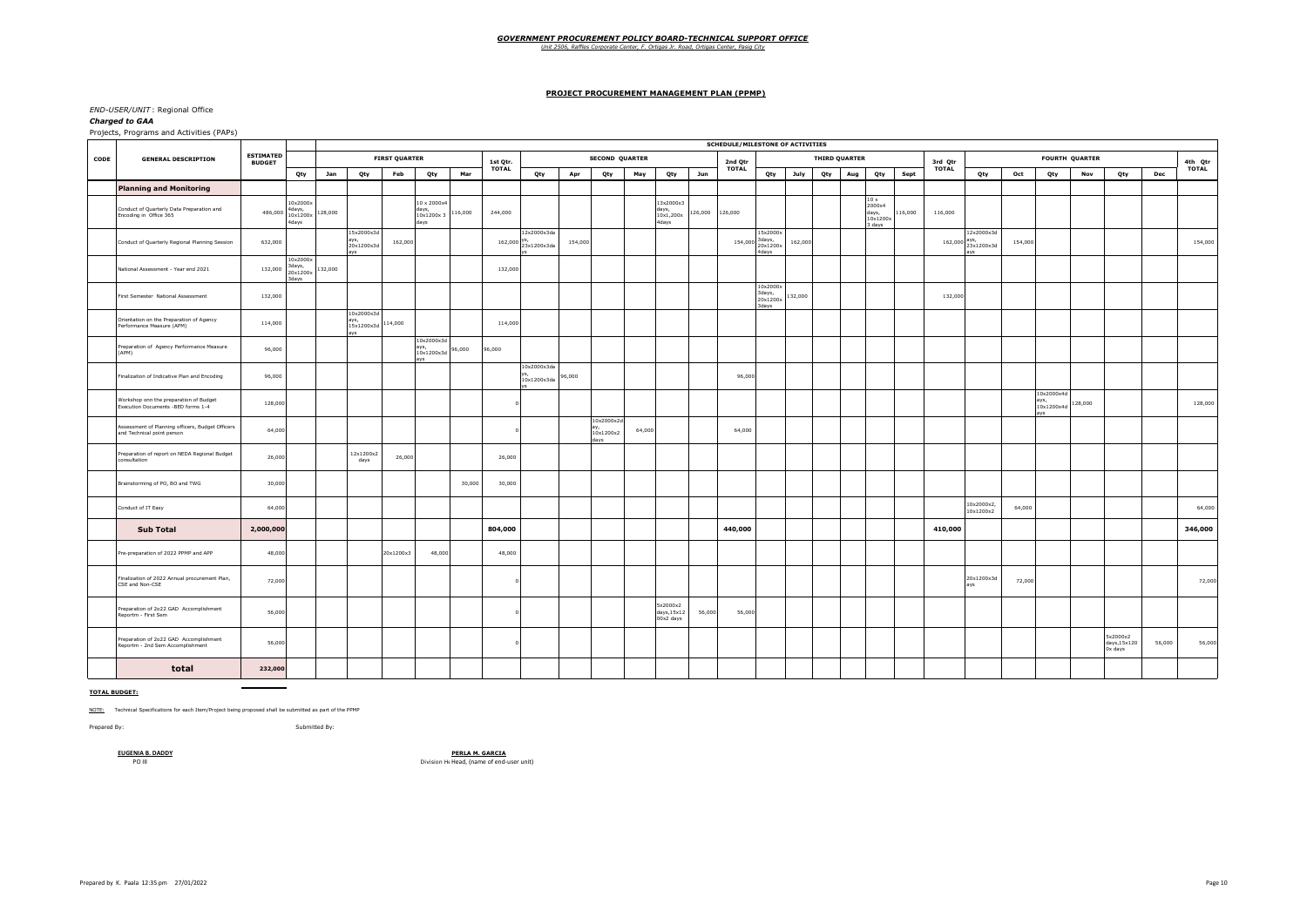# *END-USER/UNIT* : FOD - LTS

# *Projects, Programs and Activities (PAPs)*

|             |                                                              | QUANTITY/                                                       |                                   |                                      |            |
|-------------|--------------------------------------------------------------|-----------------------------------------------------------------|-----------------------------------|--------------------------------------|------------|
| <b>CODE</b> | <b>GENERAL</b><br><b>DESCRIPTION</b>                         | <b>SIZE</b>                                                     | <b>ESTIMATED</b><br><b>BUDGET</b> | <b>Mode of</b><br><b>Procurement</b> | <b>Jan</b> |
|             | <b>TRAININGS/CONF</b><br><b>ERENCES/WORKS</b><br><b>HOPS</b> |                                                                 | 154,000.00                        |                                      |            |
|             | A. CONDUCTED                                                 |                                                                 |                                   |                                      |            |
|             | A.1 Data cleansing<br>and updating (live<br>out)             | 5 pax $@$<br>$1200$ /day x 3<br>days plus<br>10%                | 20,275.00                         | lease of<br>venue                    |            |
|             | A.2 Data cleansing<br>and updating (live<br>in)              | 10 pax $@$<br>$2000$ /day x 3<br>days plus<br>10%               | 66,000.00                         | lease of<br>venue                    |            |
|             | <b>B. ATTENDED</b>                                           |                                                                 |                                   |                                      |            |
|             | B.1 Hands on<br>Training for<br>Geodetic Engineers           | Payment of<br>Resource speaker                                  |                                   | 35,000.00 small value                | 35,000.00  |
|             | B.2 Hands on<br>Training for<br>Geodetic Engineers           | 7 pax x 850(2<br>snacks and 2<br>$meals$ ) x 5 days<br>plus 10% | 32,725.00 lease of                | venue                                | 32,725.00  |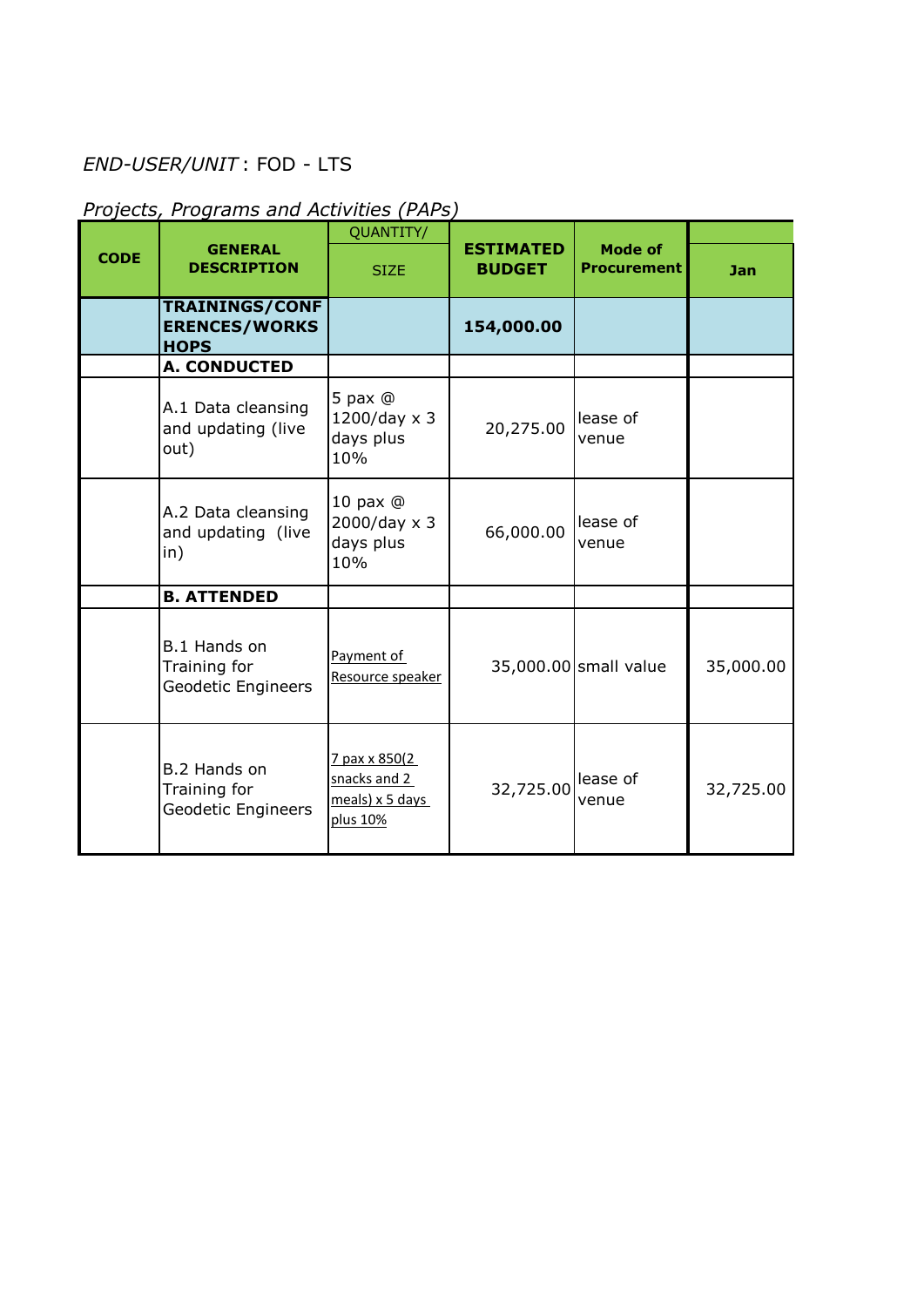# **PROJECT PROCUREMENT MANAGEMENT PLAN (PPMP)**

CY 2022

|     | <b>SCHEDULE/MILESTONE OF AC</b> |                          |     |     |     |                          |      |  |  |  |
|-----|---------------------------------|--------------------------|-----|-----|-----|--------------------------|------|--|--|--|
| Feb | Mar                             | <b>TOTAL 1st qrtr</b>    | Apr | May | Jun | <b>TOTAL</b><br>2nd qrtr | July |  |  |  |
|     |                                 |                          |     |     |     |                          |      |  |  |  |
|     |                                 | $\overline{\phantom{a}}$ |     |     |     |                          |      |  |  |  |
|     |                                 | -                        |     |     |     |                          |      |  |  |  |
|     |                                 | -                        |     |     |     | -                        |      |  |  |  |
|     |                                 | $\blacksquare$           |     |     |     | $\overline{\phantom{0}}$ |      |  |  |  |
|     |                                 | 35,000.00                |     |     |     |                          |      |  |  |  |
|     |                                 | 32,725.00                |     |     |     |                          |      |  |  |  |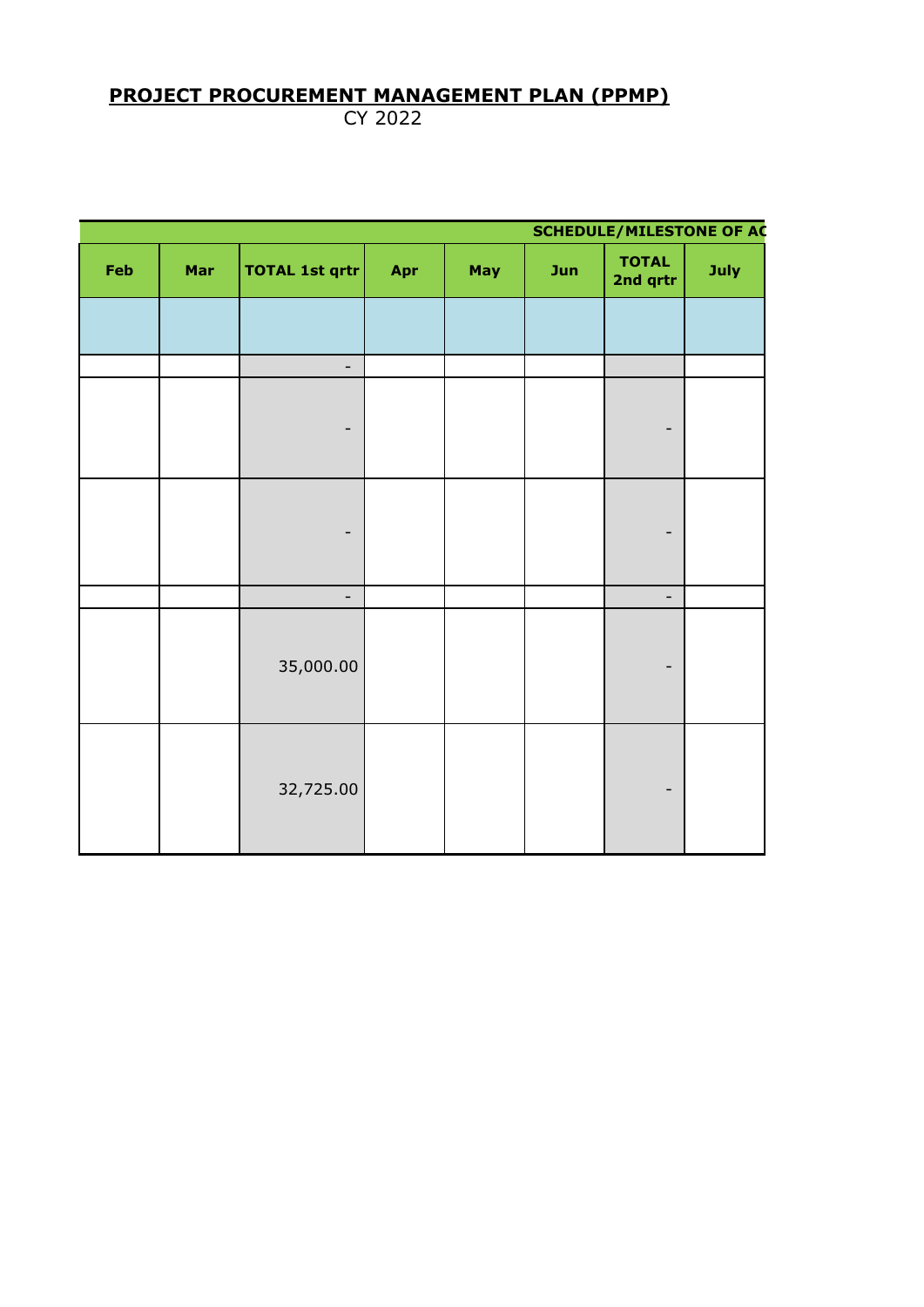| <b>TIVITIES</b> |             |                          |     |            |            |                              |
|-----------------|-------------|--------------------------|-----|------------|------------|------------------------------|
| Aug             | <b>Sept</b> | <b>TOTAL 3rd</b><br>qrtr | Oct | <b>Nov</b> | <b>Dec</b> | <b>TOTAL</b><br>4th qrtr     |
|                 |             |                          |     |            |            |                              |
|                 |             |                          |     |            |            |                              |
| 20,750.00       |             | 20,750.00                |     |            |            | $\qquad \qquad \blacksquare$ |
| 66,000.00       |             | 66,000.00                |     |            |            |                              |
|                 |             | $\blacksquare$           |     |            |            | $\sim$ $^{-1}$               |
|                 |             | $\overline{a}$           |     |            |            | $\overline{\phantom{a}}$     |
|                 |             | -                        |     |            |            |                              |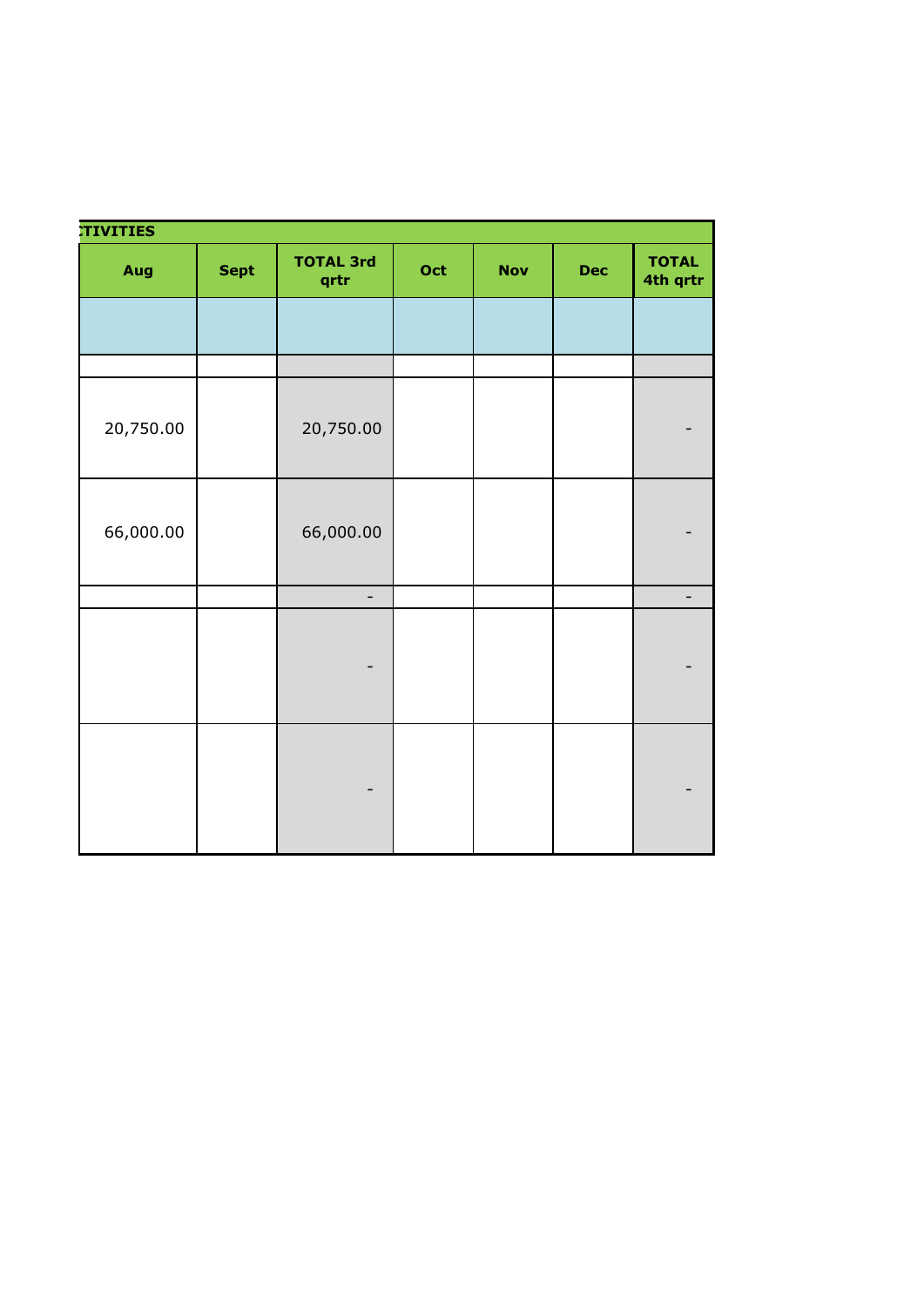## *END-USER/UNIT* : **DARAB**

# *Charged to GAA*

*Projects, Programs and Activities (PAPs)*

|                 |                                                                                                      | QUANTITY/   | ESTIMATED     | Mode of                    |
|-----------------|------------------------------------------------------------------------------------------------------|-------------|---------------|----------------------------|
| <b>CODE</b>     | <b>GENERAL DESCRIPTION</b>                                                                           |             | <b>BUDGET</b> | <b>Procurement</b>         |
| <b>Non-Case</b> |                                                                                                      | <b>SIZE</b> | 481,000.00    |                            |
|                 | Quarter Assessment of<br>Accomplishment, Strategic<br>& catch-up planning/LCMS<br>Updating/Cleansing |             | 310,400       |                            |
|                 | Cascading of New issuances<br>& Review of Case<br>Management                                         |             | 118,000       |                            |
|                 | Review of APEC/IPCR rating                                                                           |             | 10,600        | Small value<br>Procurement |
|                 | Attendance to the Quarterly<br>RPS (Cost Sharing)                                                    |             | 30,000        |                            |
|                 | Attendance to Professional<br>Enhancement<br>Seminars/Training                                       |             | 12,000        |                            |
|                 | <b>Case Resolution</b>                                                                               |             | 41,000        |                            |
|                 | Quarterly/monthly Meetings<br>& conferences                                                          |             | 41,000        |                            |
|                 | <b>TOTAL</b>                                                                                         |             | 522,000.00    |                            |

NOTE: Technical Specifications for each Item/Project being proposed shall be submitted as part of the PPMP

Prepared By: Submitted By: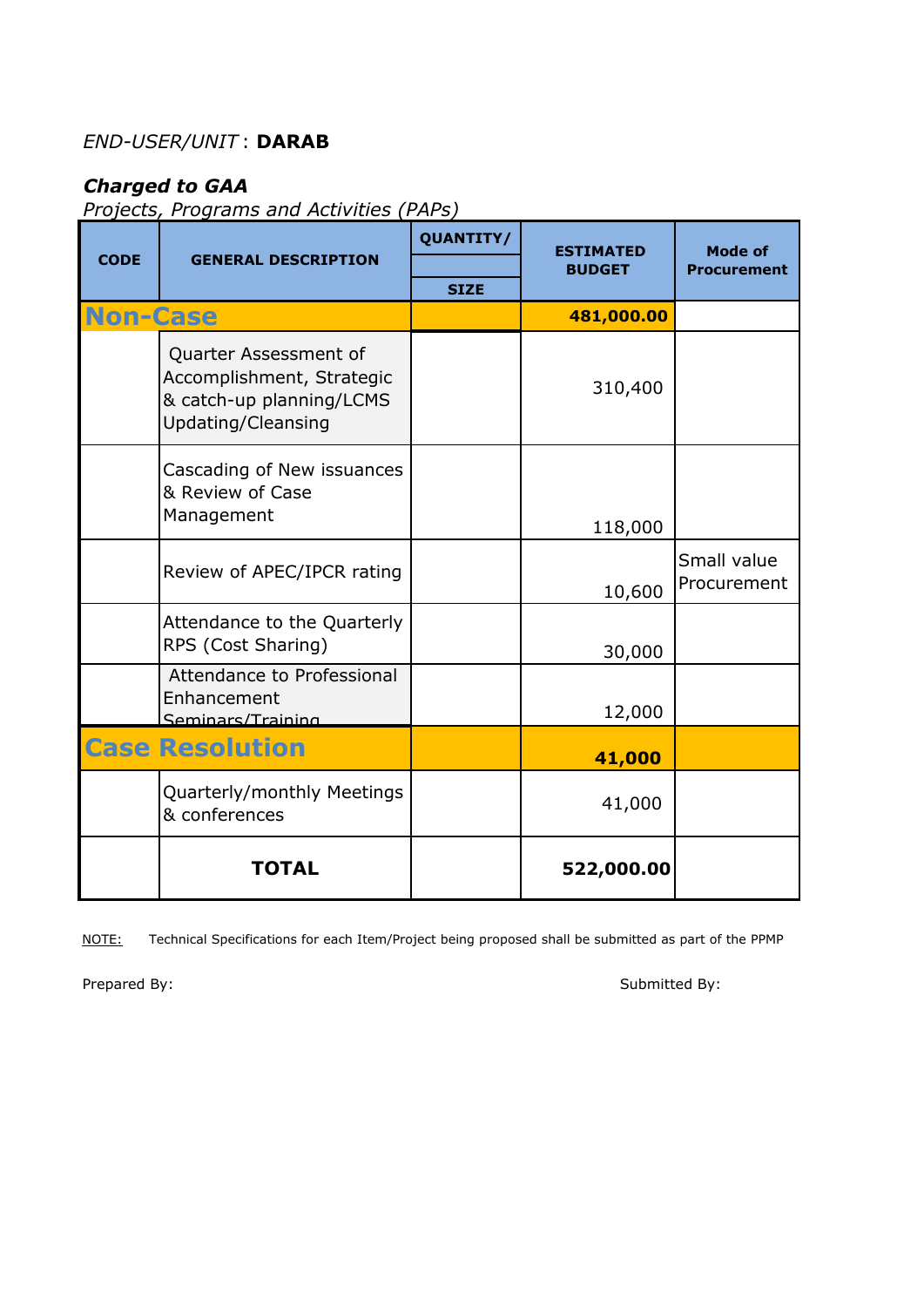## **PROJECT PROCU**

|                                                      |     |                | <b>FIRST QUARTER</b> |                    |         | 1st Qtr.     |     |
|------------------------------------------------------|-----|----------------|----------------------|--------------------|---------|--------------|-----|
| Qty                                                  | Jan | Qty            | Feb                  | Qty                | Mar     | <b>TOTAL</b> | Qty |
|                                                      |     |                |                      |                    |         |              |     |
|                                                      |     |                |                      | 1,800×30<br>x2days | 108,000 | 108,000      |     |
| 10x2000x4day<br>$S_{I}$<br>10x1200x4day<br>$\vert$ s |     |                |                      |                    |         |              |     |
|                                                      |     | 10,600 15x21x1 |                      |                    |         | 10,600       |     |
|                                                      |     |                |                      |                    |         |              |     |
|                                                      |     |                |                      |                    |         |              |     |
|                                                      |     |                |                      |                    |         |              |     |
|                                                      |     |                |                      |                    |         |              |     |
|                                                      |     |                |                      |                    |         | 118,600      |     |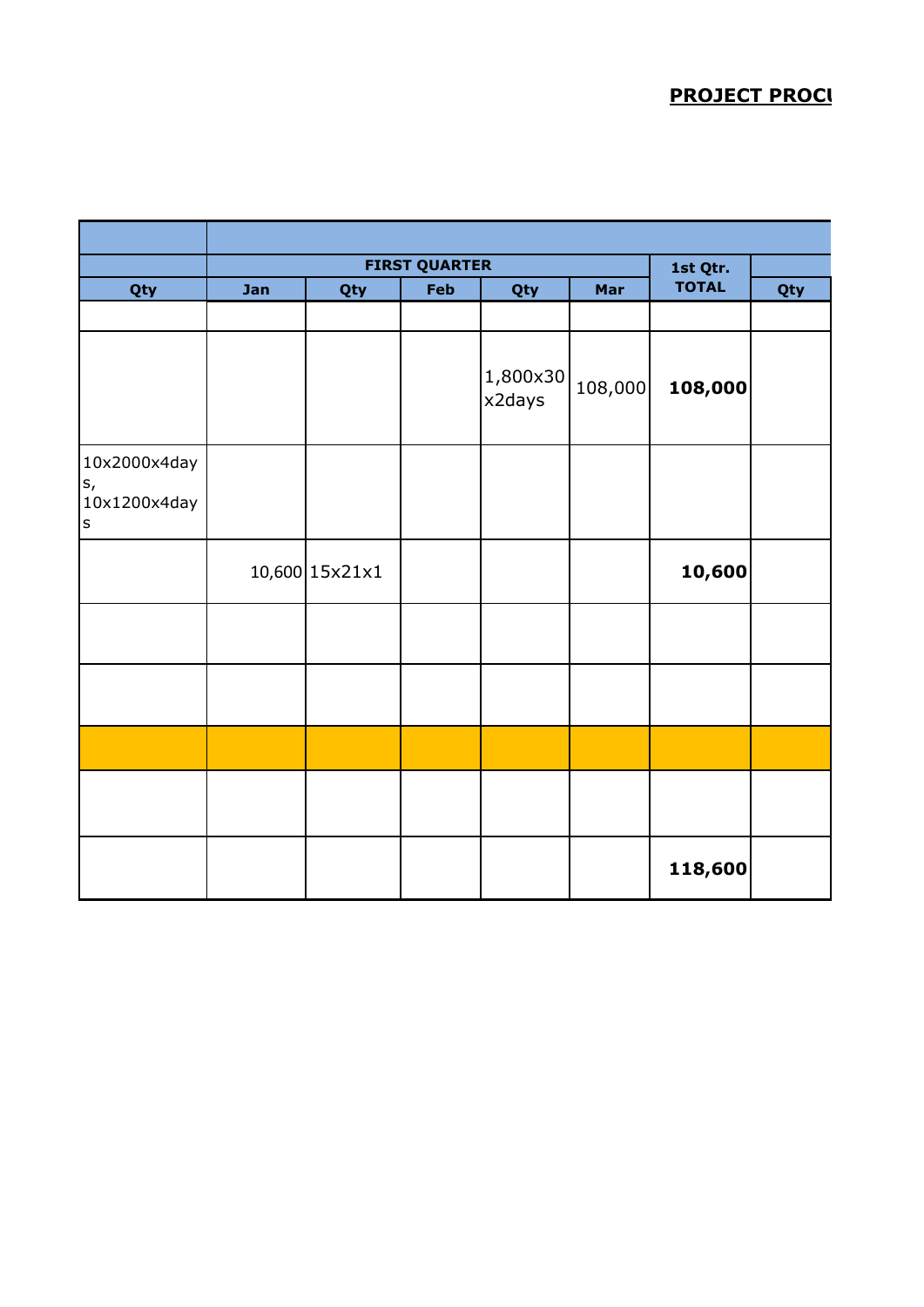## **JREMENT MANAGEMENT PLAN (PPMP)**

|        |                       |        |                                 |         | <b>SCHEDULE/MILESTONE OF ACTIVITIES</b> |              |      |     |  |
|--------|-----------------------|--------|---------------------------------|---------|-----------------------------------------|--------------|------|-----|--|
|        | <b>SECOND QUARTER</b> |        |                                 |         | 2nd Qtr                                 | <b>THIRD</b> |      |     |  |
| Apr    | Qty                   | May    | Qty                             | Jun     | <b>TOTAL</b>                            | Qty          | July | Qty |  |
|        |                       |        |                                 |         |                                         |              |      |     |  |
|        |                       |        | 1800x3<br>0x2                   |         | 108,000 108,000                         |              |      |     |  |
|        |                       |        | 1,800x<br>$30 \times 2$<br>days | 118,000 | 118,000                                 |              |      |     |  |
|        |                       |        |                                 |         | $\overline{0}$                          |              |      |     |  |
|        |                       |        |                                 | 30,000  | 30,000                                  |              |      |     |  |
|        | 6,000x2               | 12,000 |                                 |         | 12,000                                  |              |      |     |  |
|        |                       |        |                                 |         |                                         |              |      |     |  |
| 21,000 |                       |        |                                 |         | 21,000                                  |              |      |     |  |
|        |                       |        |                                 |         | 289,000                                 |              |      |     |  |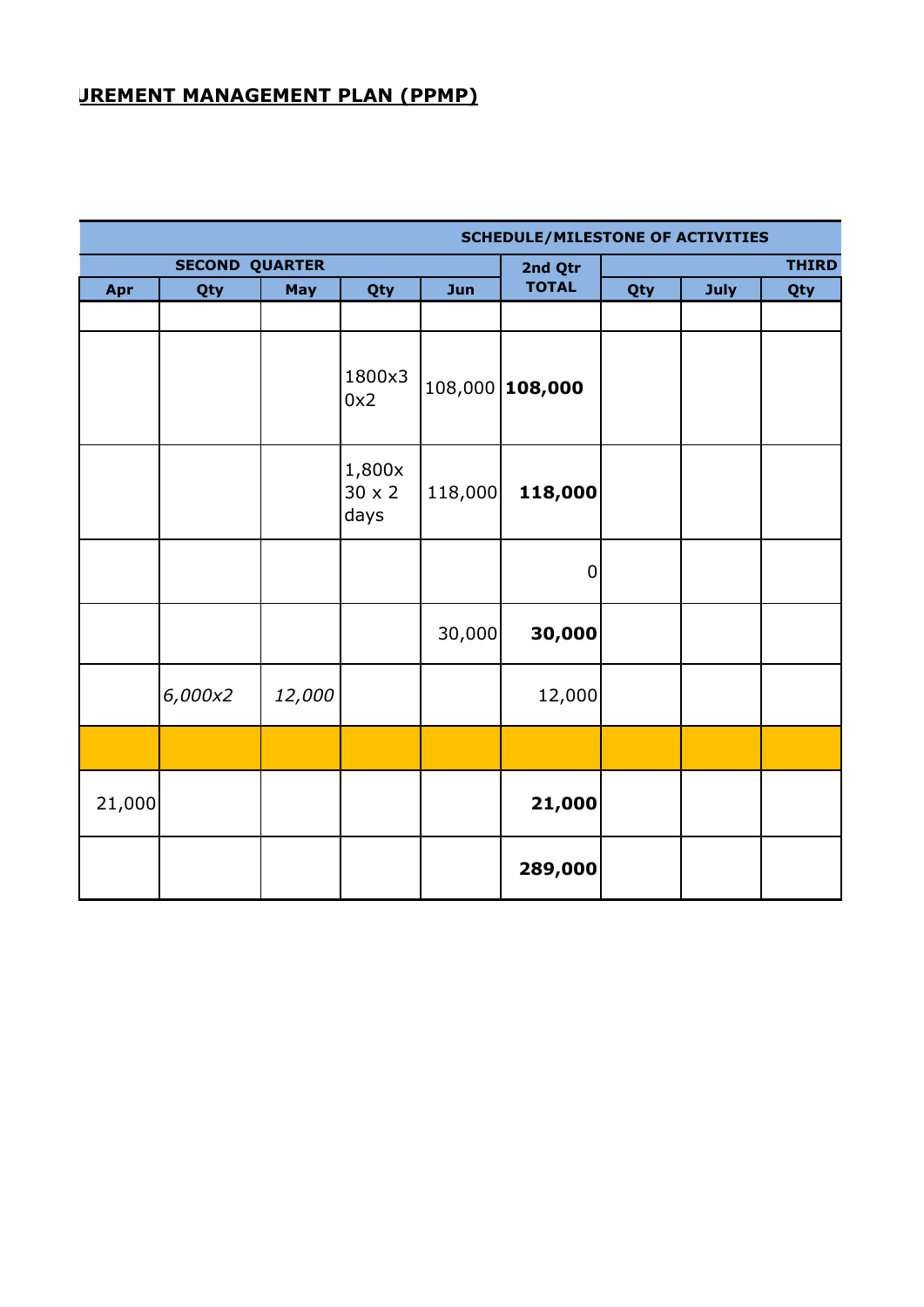| <b>QUARTER</b> |                |             | 3rd Qtr      |     | <b>FOURTH QUARTER</b> |     |            |  |  |
|----------------|----------------|-------------|--------------|-----|-----------------------|-----|------------|--|--|
| Aug            | Qty            | <b>Sept</b> | <b>TOTAL</b> | Qty | Oct                   | Qty | <b>Nov</b> |  |  |
|                |                |             |              |     |                       |     |            |  |  |
|                | 1,800x2<br>x22 | 94,400      | 94,400       |     |                       |     |            |  |  |
|                |                |             | $\mathbf 0$  |     |                       |     |            |  |  |
|                |                |             | $\mathbf 0$  |     |                       |     |            |  |  |
|                |                |             | $\mathbf 0$  |     |                       |     |            |  |  |
|                |                |             | $\pmb{0}$    |     |                       |     |            |  |  |
|                |                |             |              |     |                       |     |            |  |  |
| 20,000         |                |             | 20,000       |     |                       |     |            |  |  |
|                |                |             | 114,400      |     |                       |     |            |  |  |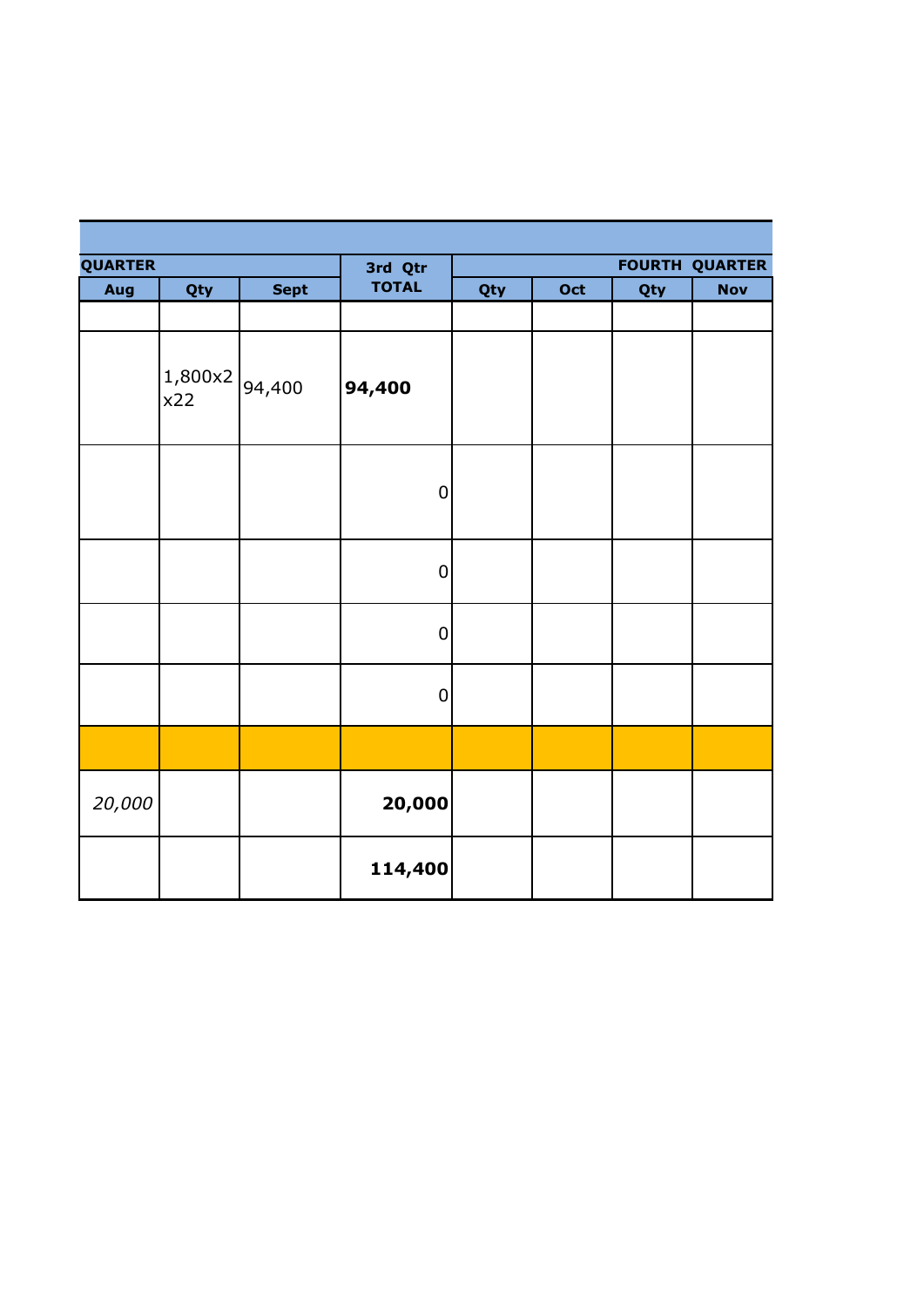|     |     | 4th Qtr<br>TOTAL |
|-----|-----|------------------|
| Qty | Dec |                  |
|     |     |                  |
|     |     |                  |
|     |     |                  |
|     |     |                  |
|     |     |                  |
|     |     |                  |
|     |     |                  |
|     |     |                  |
|     |     |                  |
|     |     |                  |
|     |     |                  |
|     |     | 0                |
|     |     |                  |
|     |     | 0                |
|     |     |                  |
|     |     |                  |
|     |     |                  |
|     |     | 0                |
|     |     |                  |
|     |     | $\mathsf{O}$     |
|     |     |                  |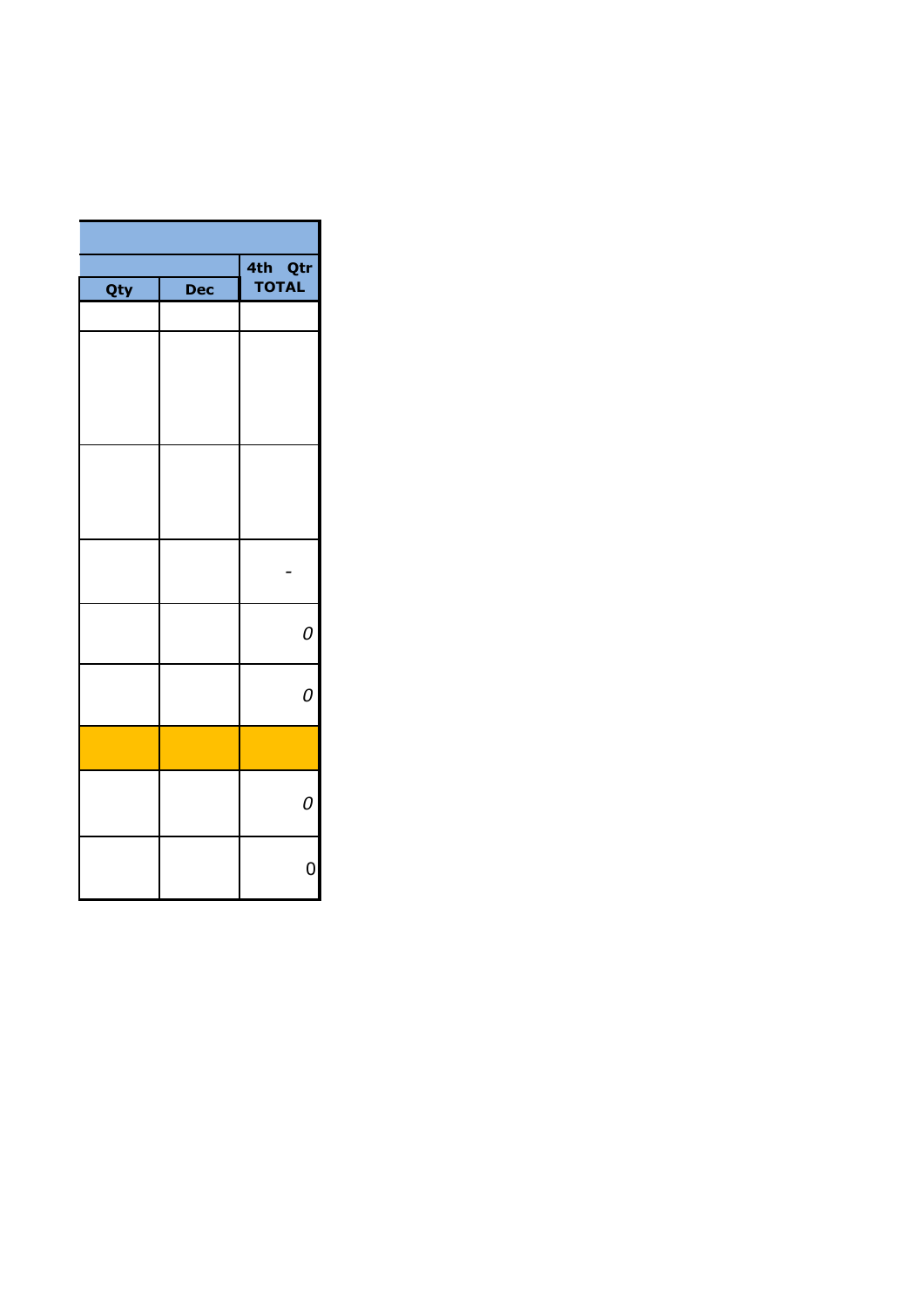|             |                                                                                                                                            | <b>QUANTITY</b> |                                   | <b>Mode of</b>  |     |
|-------------|--------------------------------------------------------------------------------------------------------------------------------------------|-----------------|-----------------------------------|-----------------|-----|
| <b>CODE</b> | <b>GENERAL DESCRIPTION</b>                                                                                                                 |                 | <b>ESTIMATED</b><br><b>BUDGET</b> | <b>Procurem</b> |     |
|             |                                                                                                                                            | <b>SIZE</b>     |                                   | ent             | Qty |
|             | <b>Legal Division</b>                                                                                                                      |                 |                                   |                 |     |
|             | <b>Supervision and Management</b><br>for Effective Delivery of Legal<br><b>Service and Adjudication of</b><br><b>Agrarian Reform Cases</b> |                 | 400,000.00                        |                 |     |
|             | Attendance to the Quarterly RPS<br>(Cost Sharing)                                                                                          |                 | 200,000.00                        |                 |     |
|             | Attendance to the Quarterly<br>Encoding of Accomplishment Report<br>(Cost Sharing)                                                         |                 | 100,000.00                        |                 |     |
|             | <b>Enhancement Training</b>                                                                                                                |                 | 100,000.00                        |                 |     |
|             | <b>Resolution of Cases (Regular ALI)</b>                                                                                                   |                 | 709,000.00                        |                 |     |
|             | Joint AJD & LTS Assessment,<br><b>PSW &amp; Cascading of New</b><br><b>Issuances</b>                                                       |                 | 500,000.00                        |                 |     |
|             | Legal Assessment, Updating of<br><b>New Issuances, Strategic</b><br><b>Planning &amp; PSW</b>                                              |                 | 209,000.00                        |                 |     |
|             | <b>Other ALA Related Activities</b>                                                                                                        |                 | 200,000.00                        |                 |     |
|             | <b>JOINT DARAB &amp; LEGAL Pre-</b><br>Annual Assessment, Strategic<br><b>Planning and PSW</b>                                             |                 | 200,000.00                        |                 |     |
|             | Sub Total (Legal<br>Division)                                                                                                              |                 | 1,309,000.00                      |                 |     |
|             |                                                                                                                                            |                 |                                   |                 |     |

*Projects, Programs and Activities (PAPs)*

NOTE: Technical Specifications for each Item/Project being proposed shall be submitted as part of the PPMP

Prepared By: Submitted By: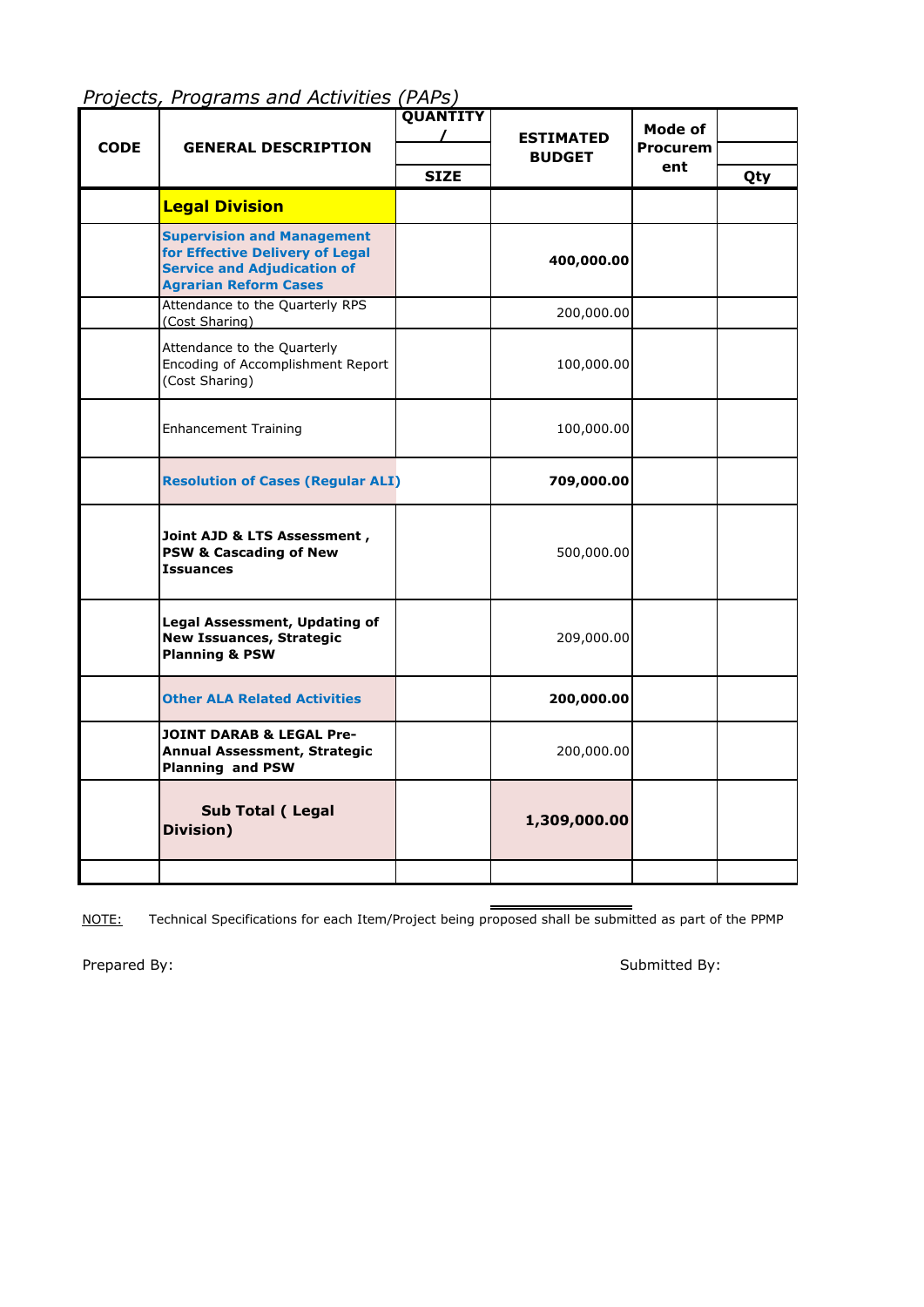|           |                          | <b>FIRST QUARTER</b> |     | 1st Qtr.  |                |     |           |
|-----------|--------------------------|----------------------|-----|-----------|----------------|-----|-----------|
| Jan       | Qty                      | Feb                  | Qty | Mar       | <b>TOTAL</b>   | Qty | Apr       |
|           |                          |                      |     |           |                |     |           |
|           |                          |                      |     |           |                |     |           |
|           |                          |                      |     |           |                |     |           |
|           |                          |                      |     |           |                |     |           |
| 50,000.00 |                          |                      |     |           | 50,000.00      |     | 50,000.00 |
|           |                          |                      |     |           |                |     |           |
|           |                          |                      |     |           |                |     |           |
|           |                          |                      |     | 25,000.00 | 25,000.00      |     |           |
|           |                          |                      |     |           |                |     |           |
|           |                          |                      |     |           |                |     |           |
|           |                          |                      |     |           |                |     |           |
|           |                          |                      |     |           |                |     |           |
|           |                          |                      |     |           |                |     |           |
|           |                          |                      |     |           |                |     |           |
|           |                          |                      |     |           |                |     |           |
|           |                          |                      |     |           |                |     |           |
|           |                          |                      |     |           |                |     |           |
|           | 50-60 pax<br>x 2,000 x 2 | 209,000.00           |     |           | 209,000.00     |     |           |
|           | days                     |                      |     |           |                |     |           |
|           |                          |                      |     |           |                |     |           |
|           |                          |                      |     |           |                |     |           |
|           |                          |                      |     |           |                |     |           |
|           |                          |                      |     |           | $\pmb{0}$      |     |           |
|           |                          |                      |     |           |                |     |           |
|           |                          |                      |     |           | 284,000.00     |     |           |
|           |                          |                      |     |           |                |     |           |
|           |                          |                      |     |           |                |     |           |
|           |                          |                      |     |           | $\overline{0}$ |     |           |

**(name)** Division Hea Head, (name of end-user unit)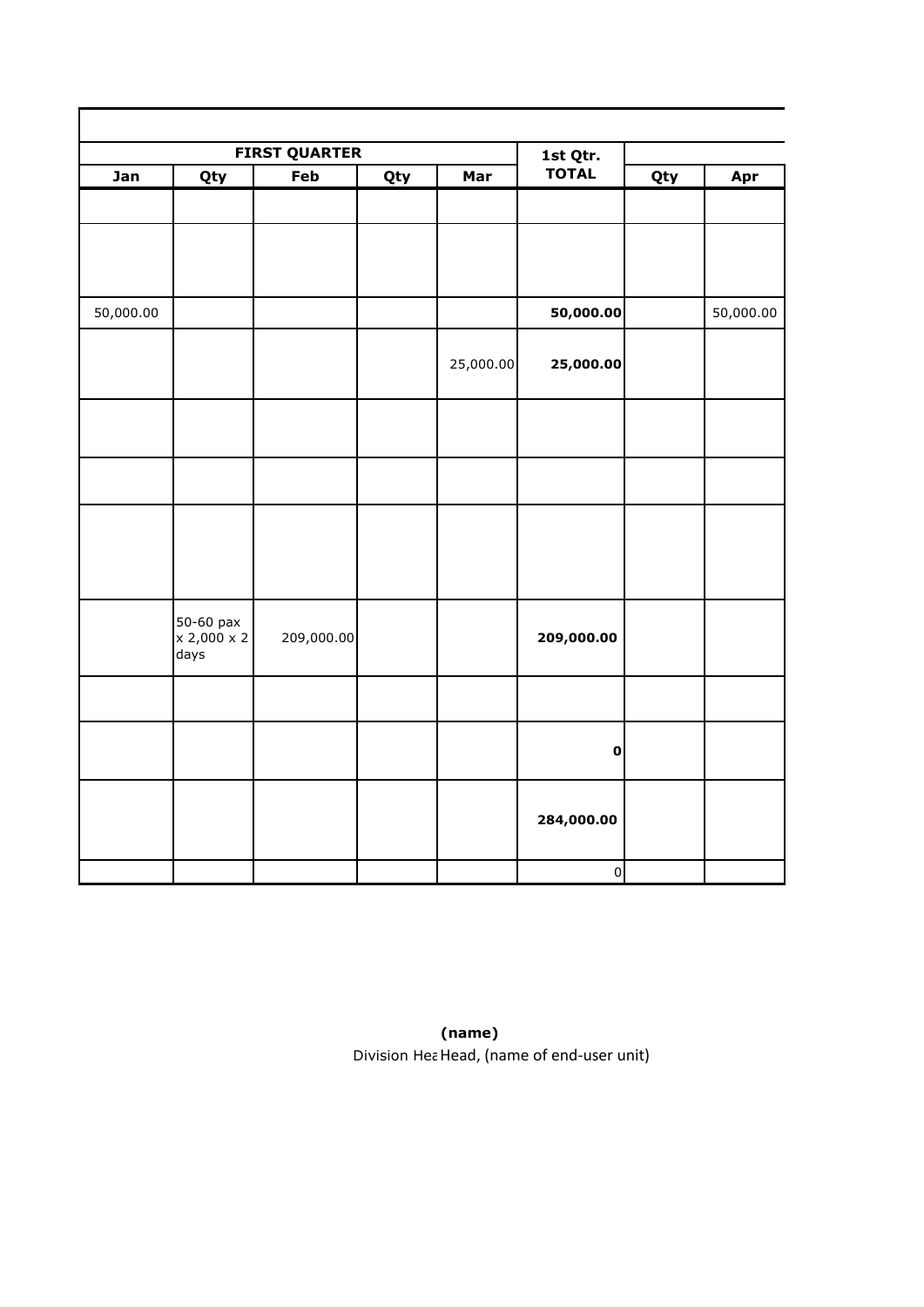## **SCHEDULE/MILESTONE OF ACTIVITIES**

|                                               | <b>SECOND QUARTER</b> |            |           | 2nd Qtr        | <b>THIRD Q</b>                   |            |     |  |
|-----------------------------------------------|-----------------------|------------|-----------|----------------|----------------------------------|------------|-----|--|
| Qty                                           | May                   | <b>Qty</b> | Jun       | <b>TOTAL</b>   | Qty                              | July       | Qty |  |
|                                               |                       |            |           |                |                                  |            |     |  |
|                                               |                       |            |           |                |                                  |            |     |  |
|                                               |                       |            |           |                |                                  |            |     |  |
|                                               |                       |            |           |                |                                  |            |     |  |
|                                               |                       |            |           | 50,000.00      |                                  | 50,000.00  |     |  |
|                                               |                       |            | 25,000.00 | 25,000.00      |                                  |            |     |  |
|                                               |                       |            |           |                | 30-35 pax<br>x 2,000 x 2<br>days | 100,000.00 |     |  |
|                                               |                       |            |           |                |                                  |            |     |  |
| $150$ pax $X$<br>$2 \text{ days } X$<br>2,000 | 500,000.00            |            |           | 500,000.00     |                                  |            |     |  |
|                                               |                       |            |           |                |                                  |            |     |  |
|                                               |                       |            |           |                |                                  |            |     |  |
|                                               |                       |            |           | $\pmb{0}$      |                                  |            |     |  |
|                                               |                       |            |           | 575,000.00     |                                  |            |     |  |
|                                               |                       |            |           | $\overline{0}$ |                                  |            |     |  |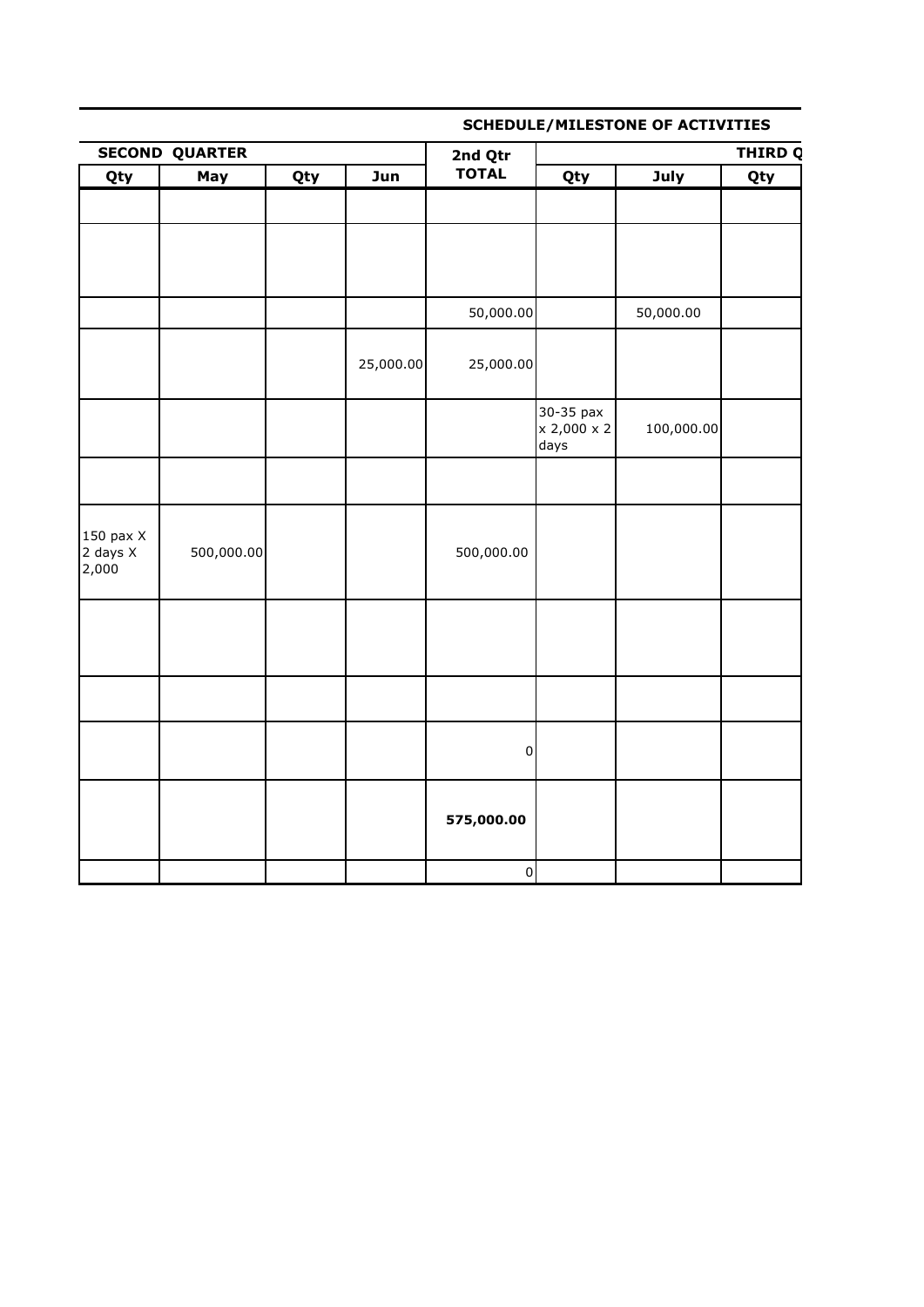| <b>UARTER</b> |             |            | 3rd Qtr TOTAL | FOURTH QUA |           |     |  |
|---------------|-------------|------------|---------------|------------|-----------|-----|--|
| Aug           | Qty         | Sept       |               | Qty        | Oct       | Qty |  |
|               |             |            |               |            |           |     |  |
|               |             |            |               |            |           |     |  |
|               |             |            |               |            |           |     |  |
|               |             |            |               |            |           |     |  |
|               |             |            |               |            |           |     |  |
|               |             |            |               |            |           |     |  |
|               |             |            | 50,000.00     |            | 50,000.00 |     |  |
|               |             |            |               |            |           |     |  |
|               |             |            |               |            |           |     |  |
|               |             | 25,000.00  | 25,000.00     |            |           |     |  |
|               |             |            |               |            |           |     |  |
|               |             |            |               |            |           |     |  |
|               |             |            | 100,000.00    |            |           |     |  |
|               |             |            |               |            |           |     |  |
|               |             |            |               |            |           |     |  |
|               |             |            |               |            |           |     |  |
|               |             |            |               |            |           |     |  |
|               |             |            |               |            |           |     |  |
|               |             |            |               |            |           |     |  |
|               |             |            |               |            |           |     |  |
|               |             |            |               |            |           |     |  |
|               |             |            |               |            |           |     |  |
|               |             |            |               |            |           |     |  |
|               |             |            |               |            |           |     |  |
|               |             |            |               |            |           |     |  |
|               |             |            |               |            |           |     |  |
|               |             |            |               |            |           |     |  |
|               |             |            |               |            |           |     |  |
|               | 50-60 pax   |            |               |            |           |     |  |
|               | x 2,000 x 2 | 200,000.00 | 200,000.00    |            |           |     |  |
|               | days        |            |               |            |           |     |  |
|               |             |            |               |            |           |     |  |
|               |             |            |               |            |           |     |  |
|               |             |            | 375,000.00    |            |           |     |  |
|               |             |            |               |            |           |     |  |
|               |             |            |               |            |           |     |  |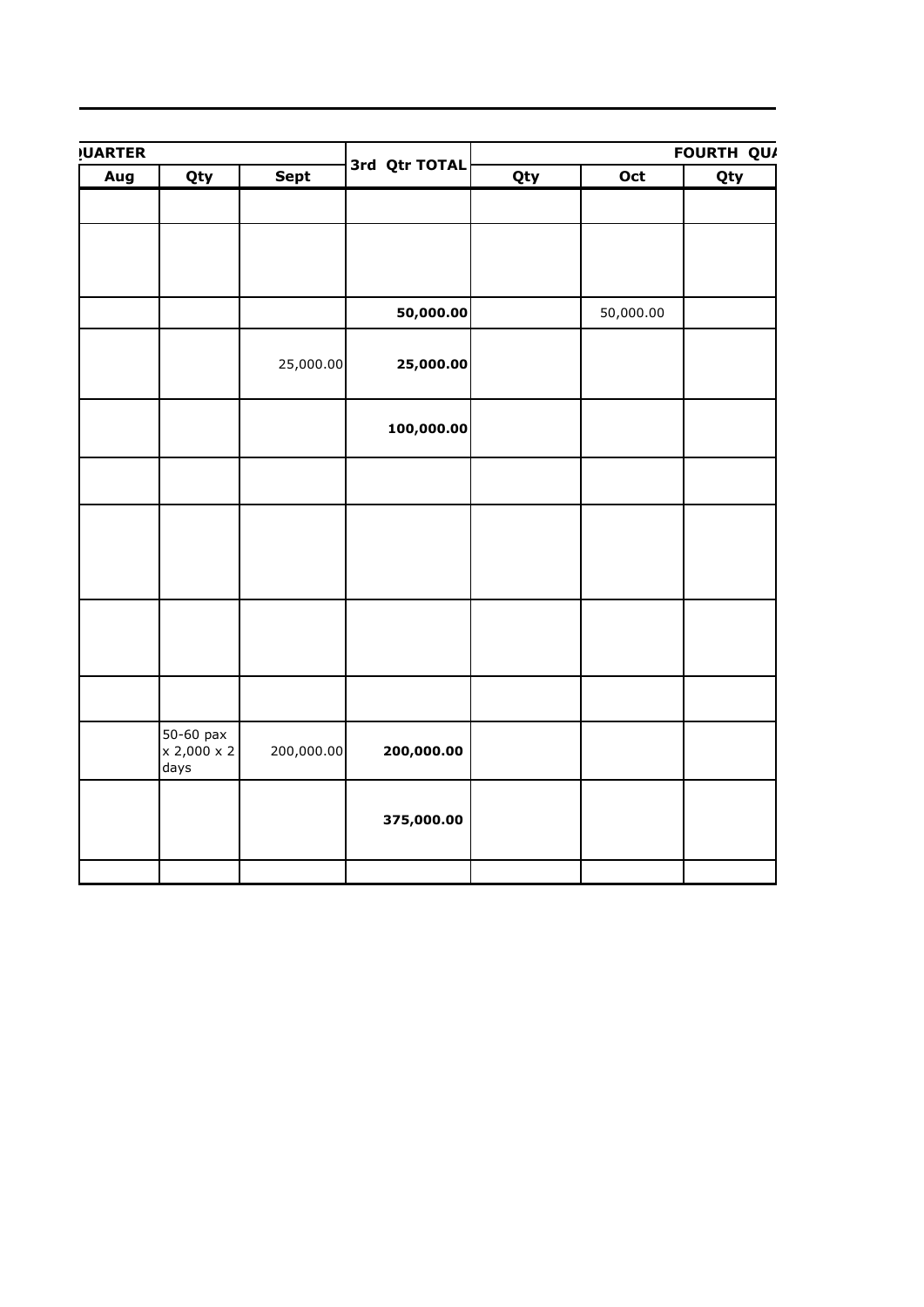| <b>ARTER</b> | 4th Qtr    |            |              |
|--------------|------------|------------|--------------|
| <b>Nov</b>   | <b>Qty</b> | <b>Dec</b> | <b>TOTAL</b> |
|              |            |            |              |
|              |            |            |              |
|              |            |            |              |
|              |            |            |              |
|              |            |            | 50,000.00    |
|              |            |            |              |
|              |            | 25,000.00  | 25,000.00    |
|              |            |            |              |
|              |            |            |              |
|              |            |            |              |
|              |            |            |              |
|              |            |            |              |
|              |            |            |              |
|              |            |            |              |
|              |            |            |              |
|              |            |            |              |
|              |            |            |              |
|              |            |            |              |
|              |            |            |              |
|              |            |            |              |
|              |            |            |              |
|              |            |            |              |
|              |            |            | 75,000.00    |
|              |            |            |              |
|              |            |            |              |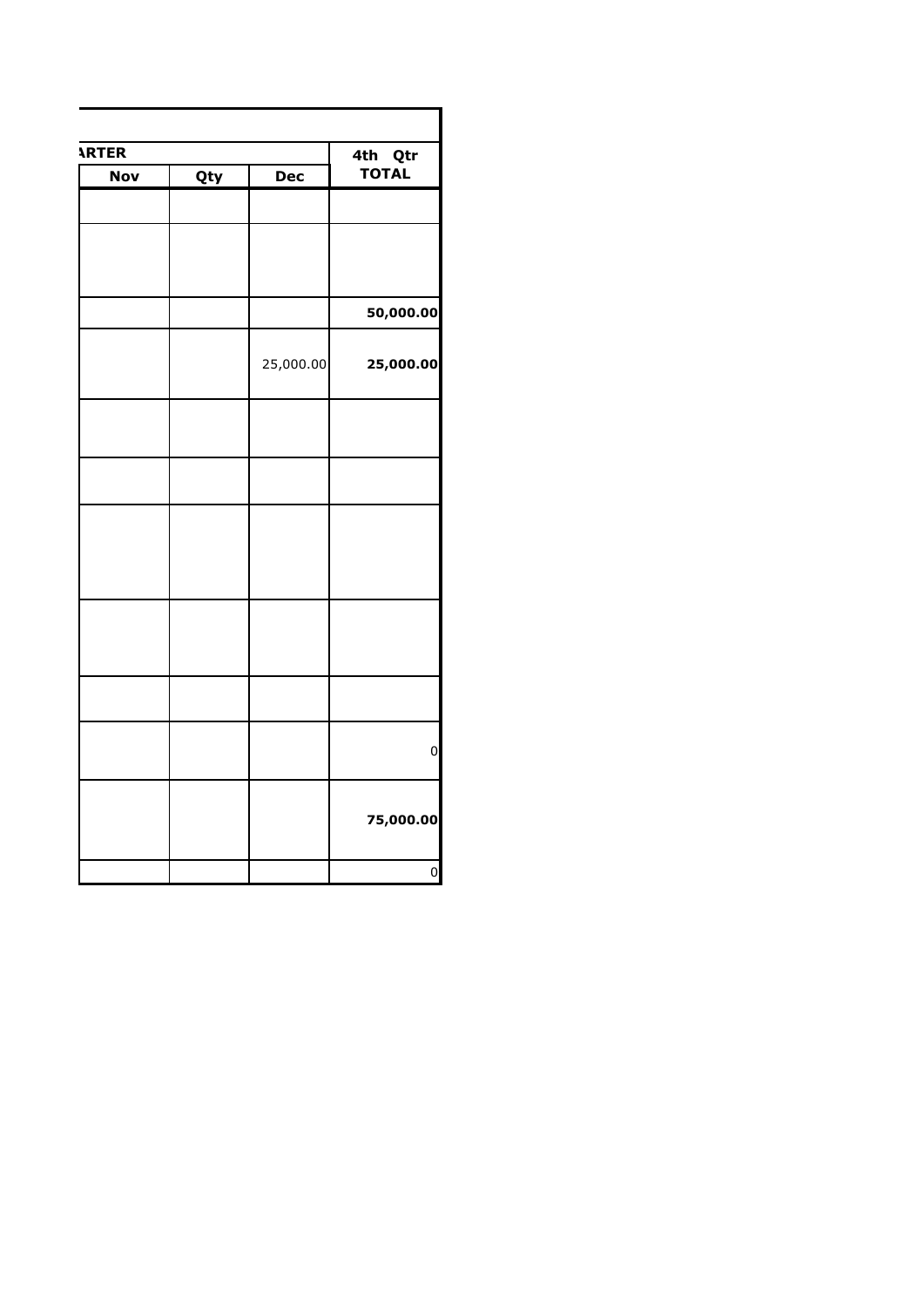#### **PROJECT PROCUREMENT MANAGEMENT PLAN**

 *Revised as of April 26, 2021 per Recommended Budget*

## *END-USER/UNIT* : ARBDSP

#### *Charged to GAA*

Projects, Programs and Activities (PAPs)

| <b>CODE</b> | <b>GENERAL DESCRIPTION</b>                                                              | <b>QUANTITY/</b>                   | <b>ESTIMATED</b> | Mode of<br><b>Procure-</b> | <b>SCHEDULE/MILESTONE OF ACTIVITIES</b> |                |         |                          |                          |         |                |     |         |                |            |            |
|-------------|-----------------------------------------------------------------------------------------|------------------------------------|------------------|----------------------------|-----------------------------------------|----------------|---------|--------------------------|--------------------------|---------|----------------|-----|---------|----------------|------------|------------|
|             |                                                                                         | <b>SIZE</b>                        | <b>BUDGET</b>    | ment                       | Jan                                     | Feb            | Mar     | Apr                      | May                      | Jun     | July           | Aug | Sept    | Oct            | <b>Nov</b> | <b>Dec</b> |
|             | A. TRAININGS / CONFERENCES /<br><b>WORKSHOPS / ASSESSMENTS /</b><br><b>SCHOLARSHIPS</b> |                                    | 766,200          |                            | $\overline{\phantom{a}}$                | $\overline{a}$ | 311,200 | $\overline{\phantom{a}}$ | $\overline{\phantom{a}}$ | 128,400 | $\blacksquare$ |     | 180,800 | $\blacksquare$ | 50,000     | 70,800     |
|             | 1. To be conducted                                                                      |                                    |                  |                            |                                         |                |         |                          |                          |         |                |     |         |                |            |            |
|             | 1.a. Conduct of Regional ARBDSP                                                         | 2000/day X 3                       | 168,000          | Lease of                   |                                         |                | 42,000  |                          |                          | 42,000  |                |     | 42,000  |                |            | 42,000     |
|             | Program Review and M&E Planning                                                         | days X 7 pax                       |                  | venue                      |                                         |                |         |                          |                          |         |                |     |         |                |            |            |
|             | 1.a. Conduct of Regional ARBDSP                                                         | 1200/ day X 3D X                   | 115,200          | Lease of                   |                                         |                | 28,800  |                          |                          | 28,800  |                |     | 28,800  |                |            | 28,800     |
|             | Program Review and M&E Planning                                                         | 8 pax (Live-out)                   |                  | venue                      |                                         |                |         |                          |                          |         |                |     |         |                |            |            |
|             | Session / Workshop / Assessment                                                         |                                    |                  |                            |                                         |                |         |                          |                          |         |                |     |         |                |            |            |
|             | 1.b. Conduct of DAR - DTI - DOST                                                        | 1200x2days $x 8$                   | 76,800           | Lease of                   |                                         |                | 76,800  |                          |                          |         |                |     |         |                |            |            |
|             | Synchronization                                                                         | pax/province x 4<br>provinces (for |                  | venue                      |                                         |                |         |                          |                          |         |                |     |         |                |            |            |
|             | 1.c. Conduct of DAR - DTI - DOST                                                        | $1200 \times 2$ days $x$           | 93,600           | Lease of                   |                                         |                | 93,600  |                          |                          |         |                |     |         |                |            |            |
|             | Synchronization                                                                         | 39 pax (Live-out                   |                  | venue                      |                                         |                |         |                          |                          |         |                |     |         |                |            |            |
|             |                                                                                         | pax)                               |                  |                            |                                         |                |         |                          |                          |         |                |     |         |                |            |            |
|             | 1.b. Conduct of DAR - DTI - DOST                                                        | 2000 x 2days x 5                   | 20,000           | Lease of                   |                                         |                | 20,000  |                          |                          |         |                |     |         |                |            |            |
|             | Synchronization                                                                         | pax (live in pax)                  |                  | venue                      |                                         |                |         |                          |                          |         |                |     |         |                |            |            |
|             | 1.d. Conduct of ARBDSP Database                                                         | P 2000 / pax 6 /                   | 24,000           | Lease of                   |                                         |                |         |                          |                          |         |                |     | 24,000  |                |            |            |
|             | Updating Cum ARC / ARCCDPs                                                              | 2day                               |                  | venue                      |                                         |                |         |                          |                          |         |                |     |         |                |            |            |
|             | preparation / updating / finalization in                                                |                                    |                  |                            |                                         |                |         |                          |                          |         |                |     |         |                |            |            |
|             | coordination with DARPOs and other                                                      |                                    |                  |                            |                                         |                |         |                          |                          |         |                |     |         |                |            |            |
|             | related activities<br>1.d. Conduct of ARBDSP Database                                   | P 1200 / 9 pax /                   | 36,000           | Lease of                   |                                         |                |         |                          |                          |         |                |     | 36,000  |                |            |            |
|             | Updating Cum ARC / ARCCDPs                                                              | 2 days                             |                  | venue                      |                                         |                |         |                          |                          |         |                |     |         |                |            |            |
|             | preparation / updating / finalization in                                                |                                    |                  |                            |                                         |                |         |                          |                          |         |                |     |         |                |            |            |
|             | coordination with DARPOs and other                                                      |                                    |                  |                            |                                         |                |         |                          |                          |         |                |     |         |                |            |            |
|             | related activities (Live-out)                                                           |                                    |                  |                            |                                         |                |         |                          |                          |         |                |     |         |                |            |            |
|             | 1.c. Conduct of ARBDSP Regional                                                         | 1200 / day X 3                     | 57,600           | Lease of                   |                                         |                |         |                          |                          | 57,600  |                |     |         |                |            |            |
|             | Review and Planning Sessions                                                            | days X 40 pax                      |                  | venue                      |                                         |                |         |                          |                          |         |                |     |         |                |            |            |
|             | /Consultation Meeting / Workshops                                                       |                                    |                  |                            |                                         |                |         |                          |                          |         |                |     |         |                |            |            |
|             | for PBD programs / projects /                                                           |                                    |                  |                            |                                         |                |         |                          |                          |         |                |     |         |                |            |            |
|             | Activities under Supervision and                                                        |                                    |                  |                            |                                         |                |         |                          |                          |         |                |     |         |                |            |            |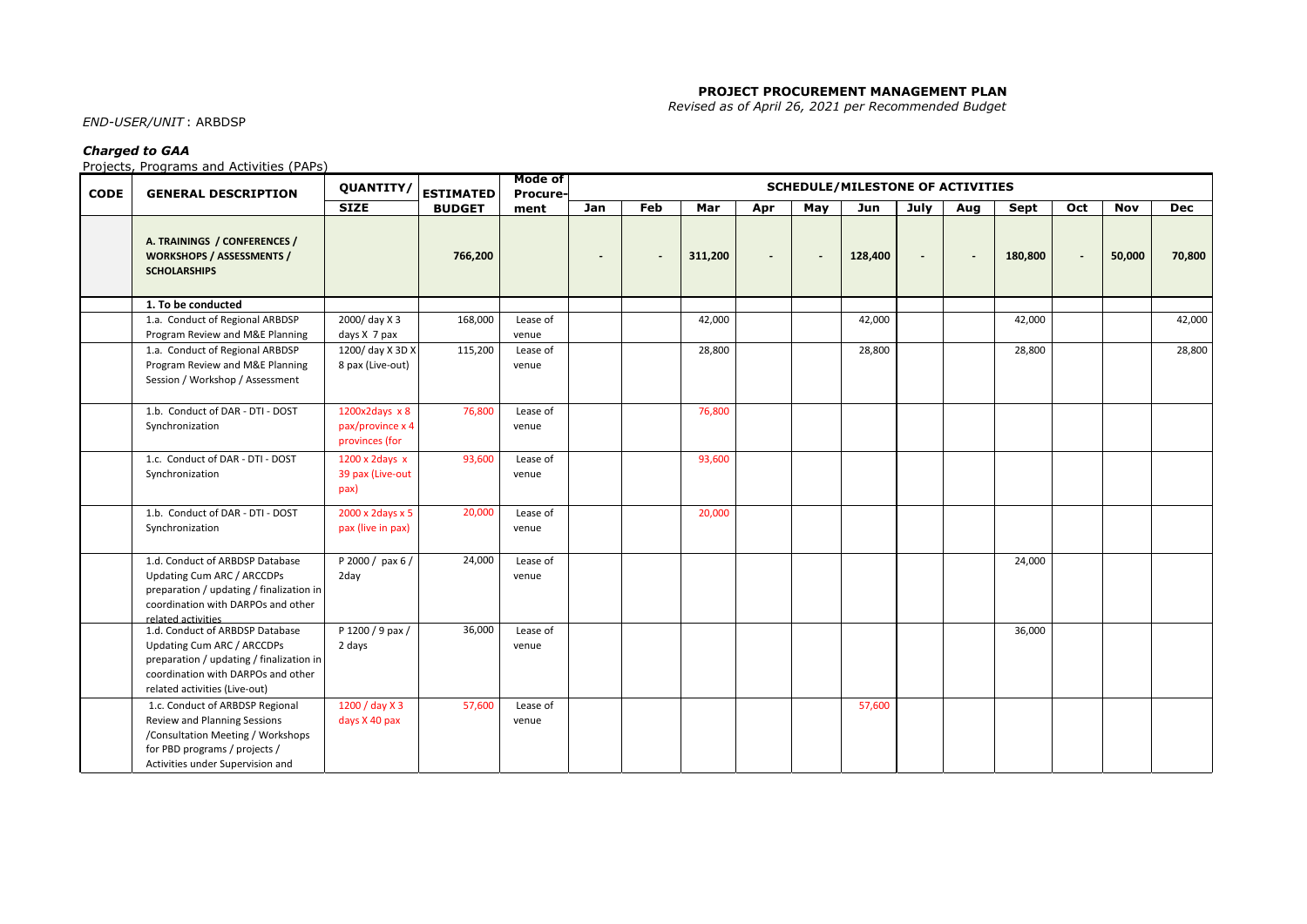| <b>EDES</b> | 1.c. Conduct of ARBDSP Regional      | 1200 / day X 3  | 175,000 | Lease of |        |        | 50,000 |        |        |        |        |        | 50,000 |        | 50,000 |        |
|-------------|--------------------------------------|-----------------|---------|----------|--------|--------|--------|--------|--------|--------|--------|--------|--------|--------|--------|--------|
| 175,000     | Review and Planning Sessions         | days X 40 pax   |         | venue    |        |        |        |        |        |        |        |        |        |        |        |        |
|             | /Consultation Meeting / Workshops    |                 |         |          |        |        |        |        |        |        |        |        |        |        |        |        |
|             | for PBD programs / projects /        |                 |         |          |        |        |        |        |        |        |        |        |        |        |        |        |
|             | Activities under Supervision and     |                 |         |          |        |        |        |        |        |        |        |        |        |        |        |        |
|             | Management, SIB, EDES (LinksFarM     |                 |         |          |        |        |        |        |        |        |        |        |        |        |        |        |
|             | and Marketing Assistance) and CRFPSP |                 |         |          |        |        |        |        |        |        |        |        |        |        |        |        |
|             | Il ive out norticinantel             |                 |         |          |        |        |        |        |        |        |        |        |        |        |        |        |
| <b>SME</b>  | <b>B. REPRESENTATION EXPENSES</b>    |                 | 123,000 |          | 10,200 | 10,200 | 10,200 | 10,200 | 10,200 | 10,200 | 10,200 | 10,200 | 10,200 | 10,200 | 10,200 | 10,800 |
|             | B.1. Conduct of FOD meetings /       | P600 / day x 17 | 123,000 | Small    | 10,200 | 10,200 | 10,200 | 10,200 | 10,200 | 10,200 | 10,200 | 10,200 | 10,200 | 10,200 | 10,200 | 10,800 |
|             | consultation sessions with DARPOs,   | pax x 1 day     |         | Value    |        |        |        |        |        |        |        |        |        |        |        |        |
|             | CITs, ARBs, CSOs, NGOs and GOs for   | (Catering       |         |          |        |        |        |        |        |        |        |        |        |        |        |        |
|             | partnership arrangement              | services)       |         |          |        |        |        |        |        |        |        |        |        |        |        |        |
|             |                                      |                 |         |          |        |        |        |        |        |        |        |        |        |        |        |        |
|             |                                      |                 | 889,200 |          |        |        |        |        |        |        |        |        |        |        |        |        |

NOTE: Technical Specifications for each Item/Project being proposed shall be submitted as part of the PPMP

## **WILLIE R. GARCIA**

Prepared By: Submitted By:

SARPO, ARBDSP-FOD **JULIET C. DUMAPIS OIC CARPO, Field Operationd Division** 

 1,303,000 #REF! Solid State Drive 500kb #REF!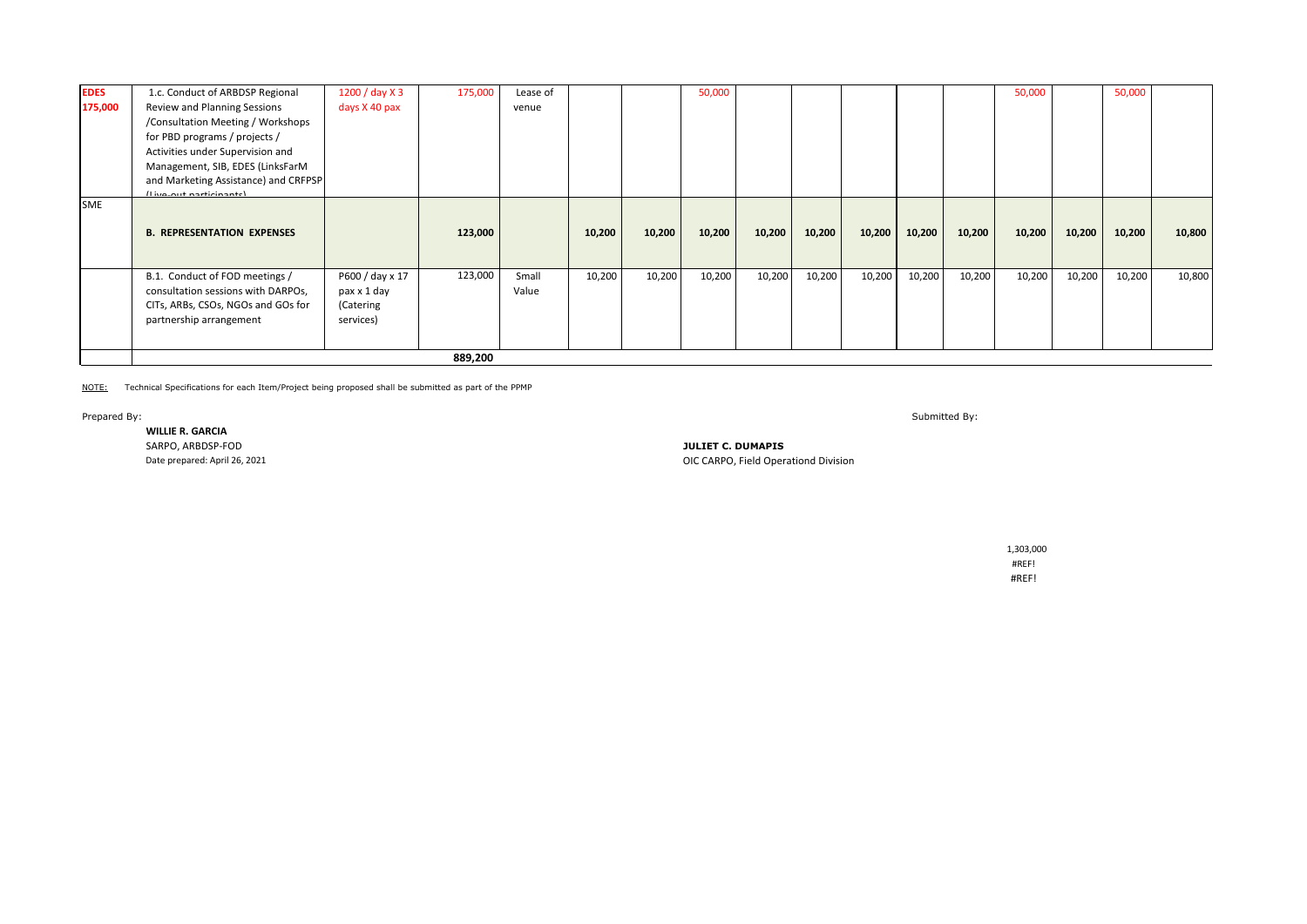| Cost-sharing with                                        | S      |
|----------------------------------------------------------|--------|
| Planning-STOD / PBD=                                     | F      |
| Cost-sharing with                                        | Ś      |
| Planning-STOD                                            | P<br>P |
|                                                          |        |
| Funding will be downloaded to                            |        |
| provinces for virtual attendance                         |        |
| with partner agencies if travel is<br>istill restricted. |        |
|                                                          |        |
|                                                          |        |
|                                                          |        |
|                                                          |        |
|                                                          |        |
|                                                          |        |
| >September- ARCCDP                                       |        |
| final review RARCTF                                      |        |
|                                                          |        |
|                                                          |        |
| >September- ARCCDP                                       |        |
| final review RARCTF                                      |        |
|                                                          |        |
|                                                          |        |
|                                                          |        |
|                                                          |        |
|                                                          |        |
|                                                          |        |
|                                                          |        |

Selected Regional & Provincial Pax / M&E Point Persons / DARCO / Cost sharing with Cost-sharing with **Planning-Stopped Cost-sharing-with** Planning-Selected Regional & Provincial Pax / M&E Point Persons / DARCO / Cost sharing with Planning-STOD